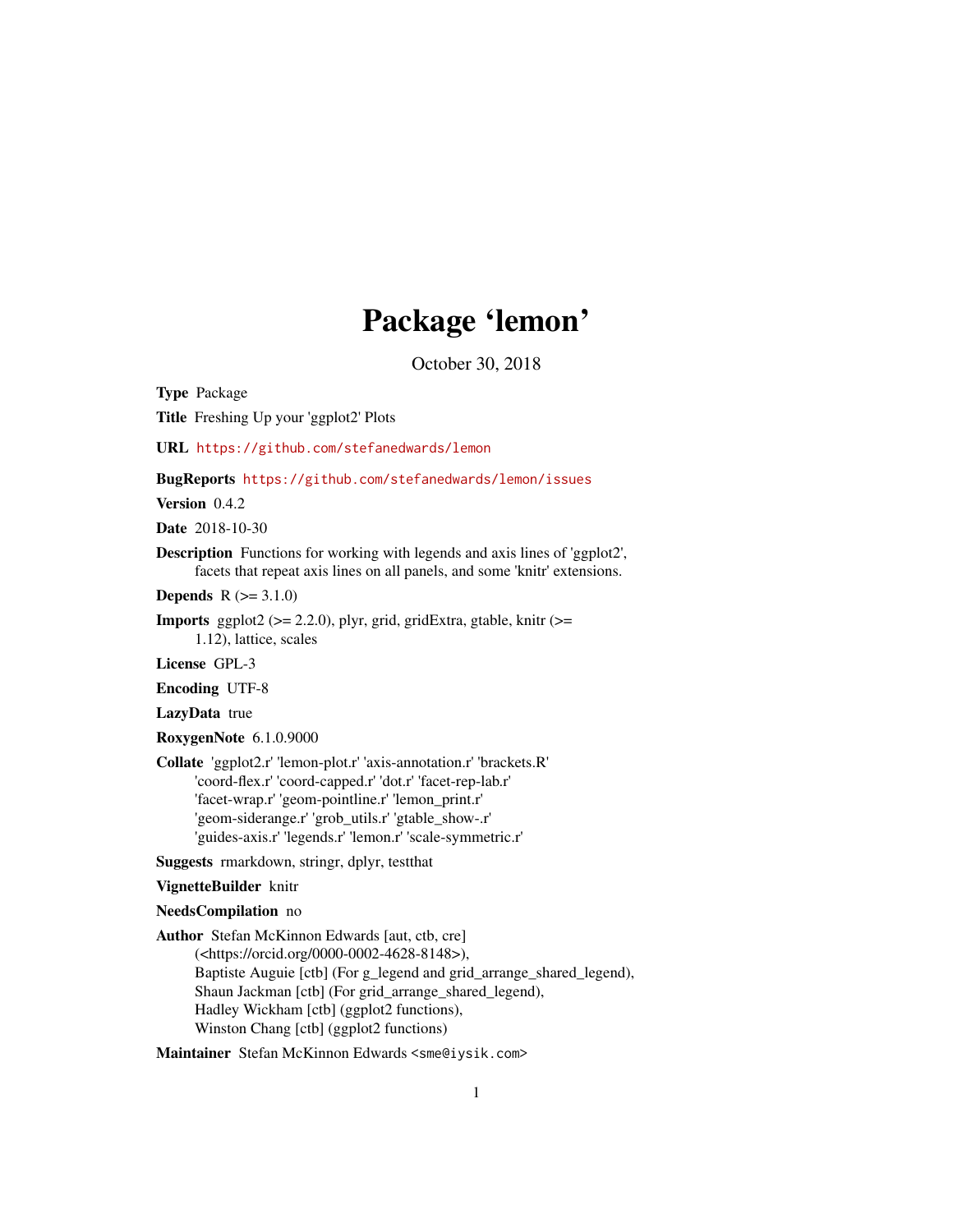<span id="page-1-0"></span>Repository CRAN

Date/Publication 2018-10-30 20:50:03 UTC

# R topics documented:

| .dot                                                                                                          | $\overline{2}$ |
|---------------------------------------------------------------------------------------------------------------|----------------|
|                                                                                                               | $\overline{3}$ |
|                                                                                                               | 5              |
|                                                                                                               | 6              |
|                                                                                                               | $\overline{7}$ |
|                                                                                                               | - 9            |
|                                                                                                               |                |
|                                                                                                               |                |
|                                                                                                               |                |
|                                                                                                               |                |
| $grid\_arrange\_shared\_legend \dots \dots \dots \dots \dots \dots \dots \dots \dots \dots \dots \dots \dots$ |                |
|                                                                                                               |                |
|                                                                                                               |                |
|                                                                                                               |                |
|                                                                                                               |                |
|                                                                                                               |                |
|                                                                                                               |                |
|                                                                                                               |                |
|                                                                                                               |                |
|                                                                                                               |                |
|                                                                                                               |                |

#### **Index** [27](#page-26-0)

<span id="page-1-1"></span>.dot *Create paths that are safe from changing working directory.*

# Description

The .dot functions creates functions that allows relative-like specification of paths, but are safe from changing working directory.

# Usage

```
dot(x, root = getwd(), mustExist = FALSE, relative = FALSE,create = TRUE)
.dot2(names, quiet = FALSE, ...)
```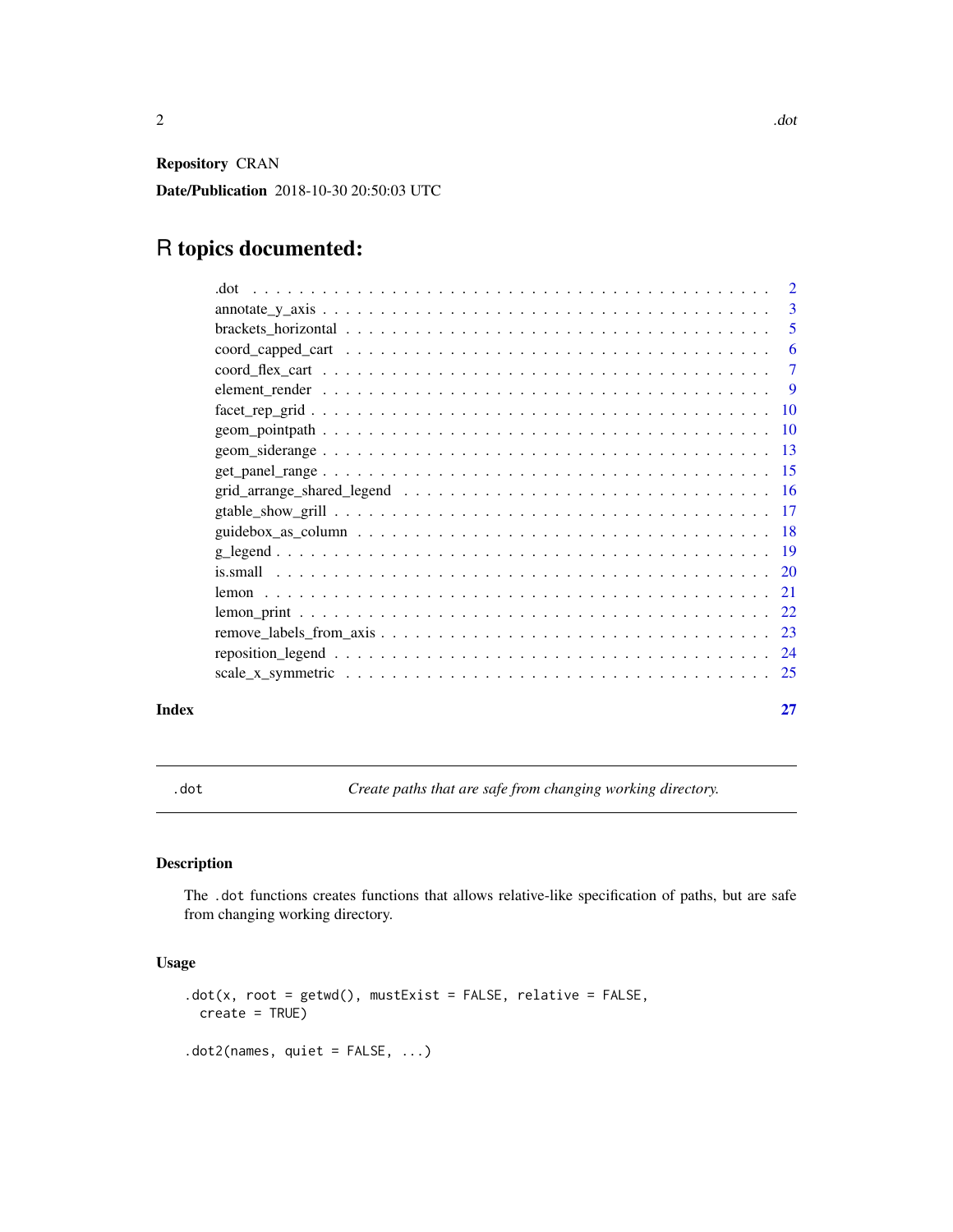#### <span id="page-2-0"></span>Arguments

| $\mathsf{x}$ | File path that is appended to BASEDIR.                                                                                                    |
|--------------|-------------------------------------------------------------------------------------------------------------------------------------------|
| root         | Root of your working directory, from which x is relative too.                                                                             |
| mustExist    | Logical value; if TRUE and the resulting path does not exist, it raises an error.                                                         |
| relative     | For . dot, sets default for the returned function. For the returned function, when<br>TRUE, the function returns a path relative to root. |
| create       | Logical values, creates the target directory when TRUE (default).                                                                         |
| names        | Character vector of names                                                                                                                 |
| quiet        | Logical value, suppresses output to stdout() when TRUE.                                                                                   |
| $\cdot$      | Arguments passed on to .dot.                                                                                                              |

# Value

A function that returns file paths constructed from root, x, and ....

*Side effect:* It creates the directory.

#### Examples

```
.data <- .dot('data')
.data('input.txt')
.data(c('a.txt','b.txt'))
.dot2(c('rawdata','results'))
.rawdata('rawfile.csv')
.results('myresults.txt')
```
annotate\_y\_axis *Annotations in the axis*

#### Description

Annotations in the axis

#### Usage

```
annotate_y_axis(label, y, side = waiver(), print_label = TRUE,
 print_value = TRUE, print_both = TRUE, parsed = FALSE, ...)
annotate_x_axis(label, x, side = waiver(), print_label = TRUE,
 print_value = TRUE, print_both = TRUE, parsed = FALSE, ...)
```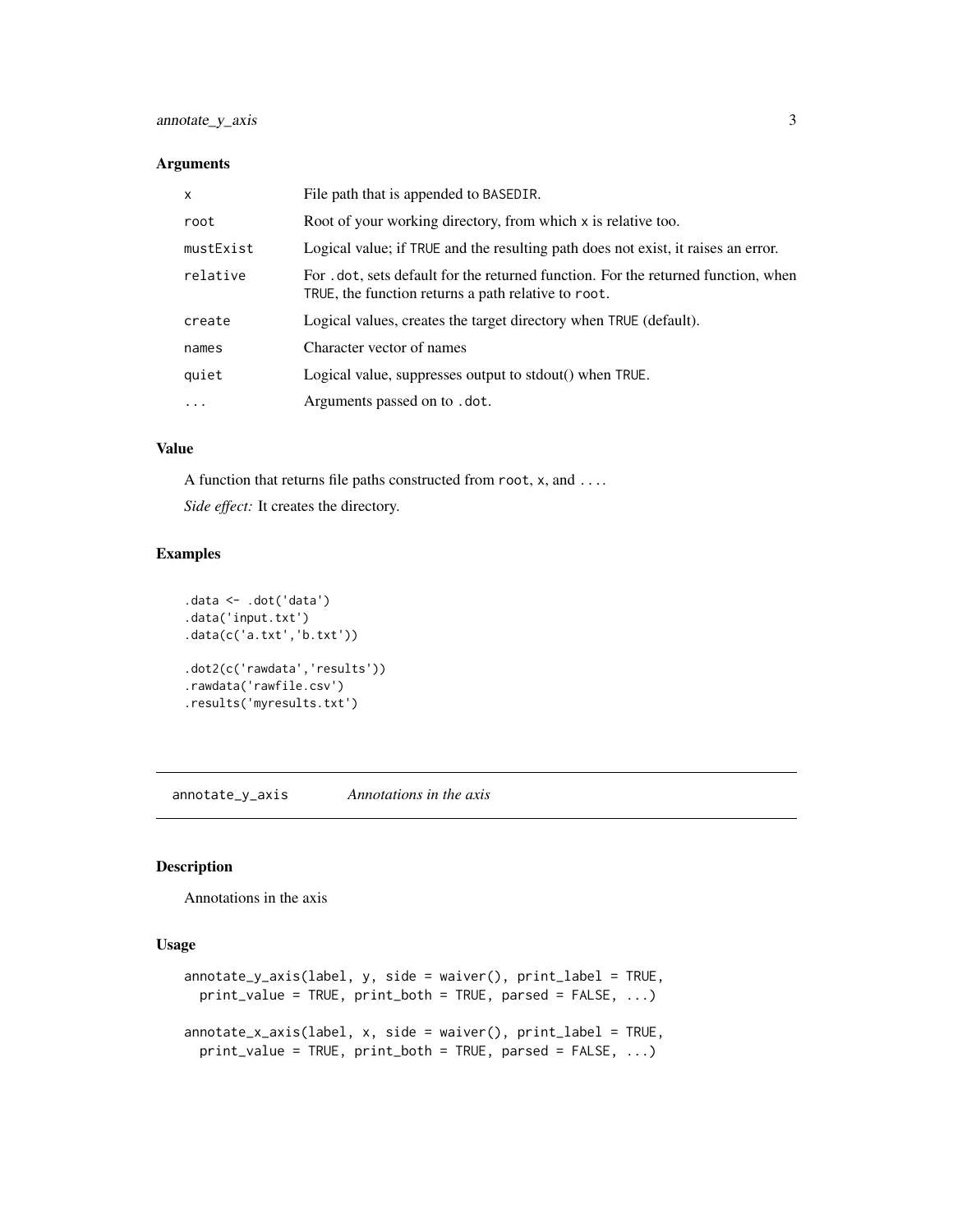#### <span id="page-3-0"></span>Arguments

| label   | Text to print                                                                                                                                                                                                                                       |
|---------|-----------------------------------------------------------------------------------------------------------------------------------------------------------------------------------------------------------------------------------------------------|
| y, x    | Position of the annotation.                                                                                                                                                                                                                         |
| side    | left or right, or top or bottom side to print annotation                                                                                                                                                                                            |
|         | print_label, print_value, print_both<br>Logical; what to show on annotation. Label and/or value, print_both is short-<br>cut for setting both print_label and print_value. When both is TRUE, uses<br>argument sep to separate the label and value. |
| parsed  | Logical (default FALSE), when TRUE, uses mathplot for outputting expressions.<br>See section "Showing values".                                                                                                                                      |
| $\cdot$ | Style settings for label and tick: colour, hjust, vjust, size, fontface, family, rot.<br>When $waiver()$ (default), the relevant theme element is used.                                                                                             |

Showing values: See [plotmath](#page-0-0) for using mathematical expressions. The function uses a simple replacement strategy where the literal strings .(y) and .(val) are replaced by the value after round of to a number of digits, as given by argument digits.

#### Examples

```
library(ggplot2)
p <- ggplot(mtcars, aes(mpg, hp, colour=disp)) + geom_point()
l <- p + annotate_y_axis('mark at', y=200, tick=TRUE)
l
(l + annotate_x_axis('| good economy ->', x=25, print_value=FALSE, hjust=0, tick=TRUE))
l + annotate_y_axis("x^2 == .(y)", y=150, parsed=FALSE, tick=FALSE) +
    annotate_y_axis("x^2 + bar(x) == .(y)", y=mean(mtcars$hp), parsed=TRUE, tick=TRUE)
l + annotate_y_axis("bar(x) == .(y)", y = mean(mtcars$hp), parsed=TRUE, tick=FALSE)
# use double equal signs, or the output becomes '=(\ldots)' for some reason.
l + annotate_y_axis('this is midway', y=sum(range(mtcars$hp))/2, print_value = FALSE, side='left')
# work around if an axis only contains parsed expressions
p + annotate_y_axis("bar(x) == .(y)", y = mean(mtcars$hp), parsed=TRUE, tick=FALSE) +
  annotate_y_axis("some long string", y=100, tick=FALSE, print_value=FALSE, colour=NA)
# Works together with other functions
p \leftarrow p + \text{them} \left( \text{light}() + \text{them} \left( \text{panel} \right) \text{border=element} \left( \text{blank}() \right)axis.line = element_line(),
                                 axis.ticks = element_line(colour='black'))
p + coord_capped_cart(bottom='right') +
  annotate_y_axis('More than I\ncan afford', y=125,
                   print_value=FALSE, tick=TRUE)
```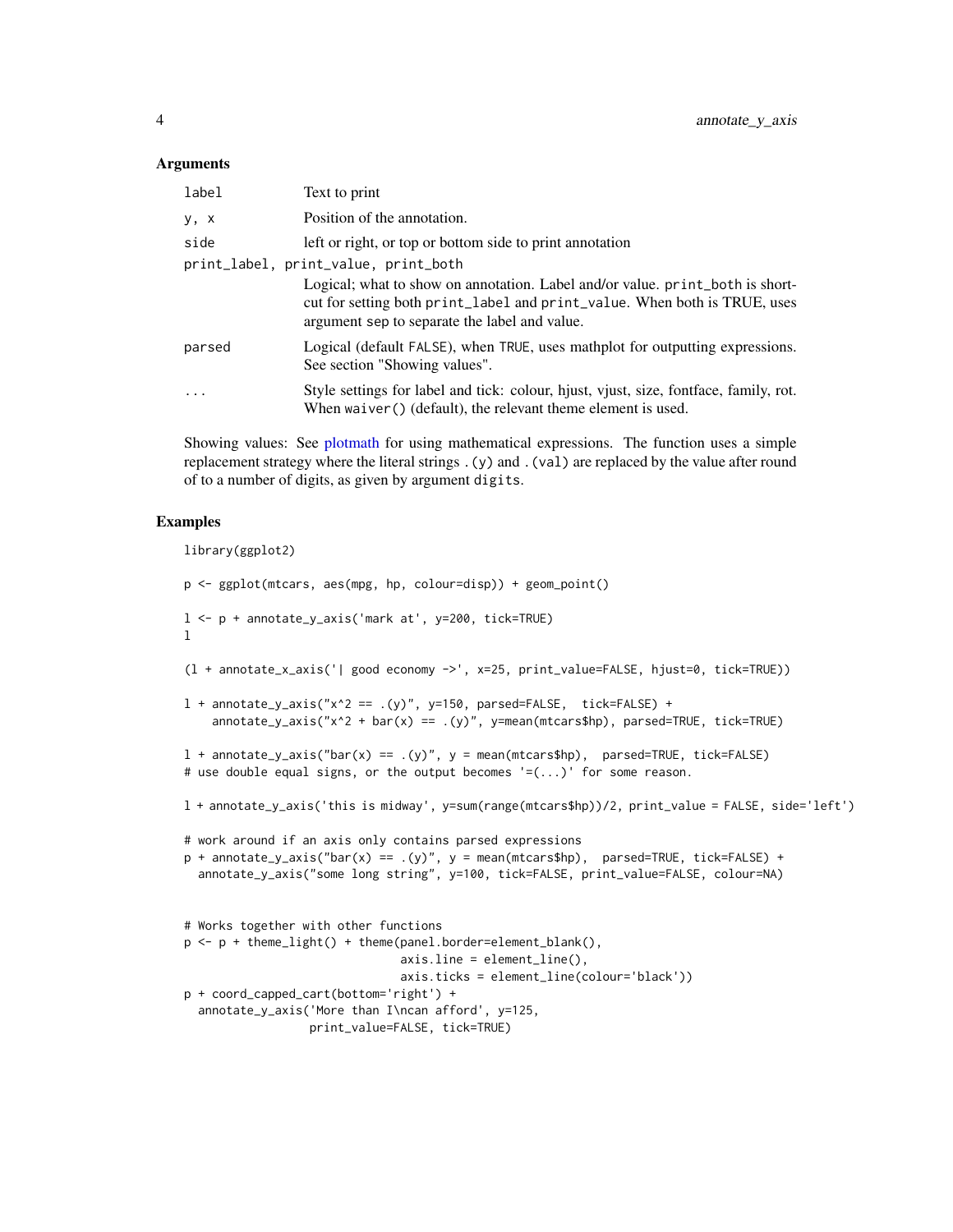<span id="page-4-1"></span><span id="page-4-0"></span>brackets\_horizontal *Axis brackets instead of axis ticks and lines*

#### <span id="page-4-2"></span>Description

To be used with [coord\\_flex\\_cart](#page-6-1), [coord\\_capped\\_cart](#page-5-1), etc. for displaying brackets instead of the axis ticks and lines.

#### Usage

```
brackets_horizontal(direction = c("up", "down"), length = unit(0.05, ...)"npc"), tick.length = waiver())
```

```
brackets_vertical(direction = c("left", "right"), length = unit(0.05,"npc"), tick.length = waiver())
```
#### Arguments

| direction   | Which way should the opening side of the brackets point? up, down, left, or<br>right?                     |
|-------------|-----------------------------------------------------------------------------------------------------------|
| length      | Length of the unit, parallel with axis line.                                                              |
| tick.length | Height (width) of x-axis (y-axis) bracket. If waiver () (default), use axis, ticks, length<br>from theme. |

#### Details

The looks of the brackets are taken from theme(axis.ticks), or theme(axis.ticks.x) and theme(axis.ticks.y), respectively.

It does not re-calculate tick marks, but lets  $scale_x *$  and  $scale_y *$  calculate and draw ticks and labels, and then modifies the ticks with brackets.

Both length and tick.length accepts a numeric scalar instead of a [unit](#page-0-0) object that is interpreted as an "npc" unit.

#### See Also

[unit](#page-0-0)

#### Examples

```
library(ggplot2)
p <- ggplot(mpg, aes(as.factor(cyl), hwy, colour=class)) +
 geom_point(position=position_jitter(width=0.3)) +
 theme_bw() +
 theme(panel.border = element_blank(), axis.line = element_line())
p
p <- p + coord_flex_cart(bottom=brackets_horizontal(length=unit(0.08, 'npc')))
```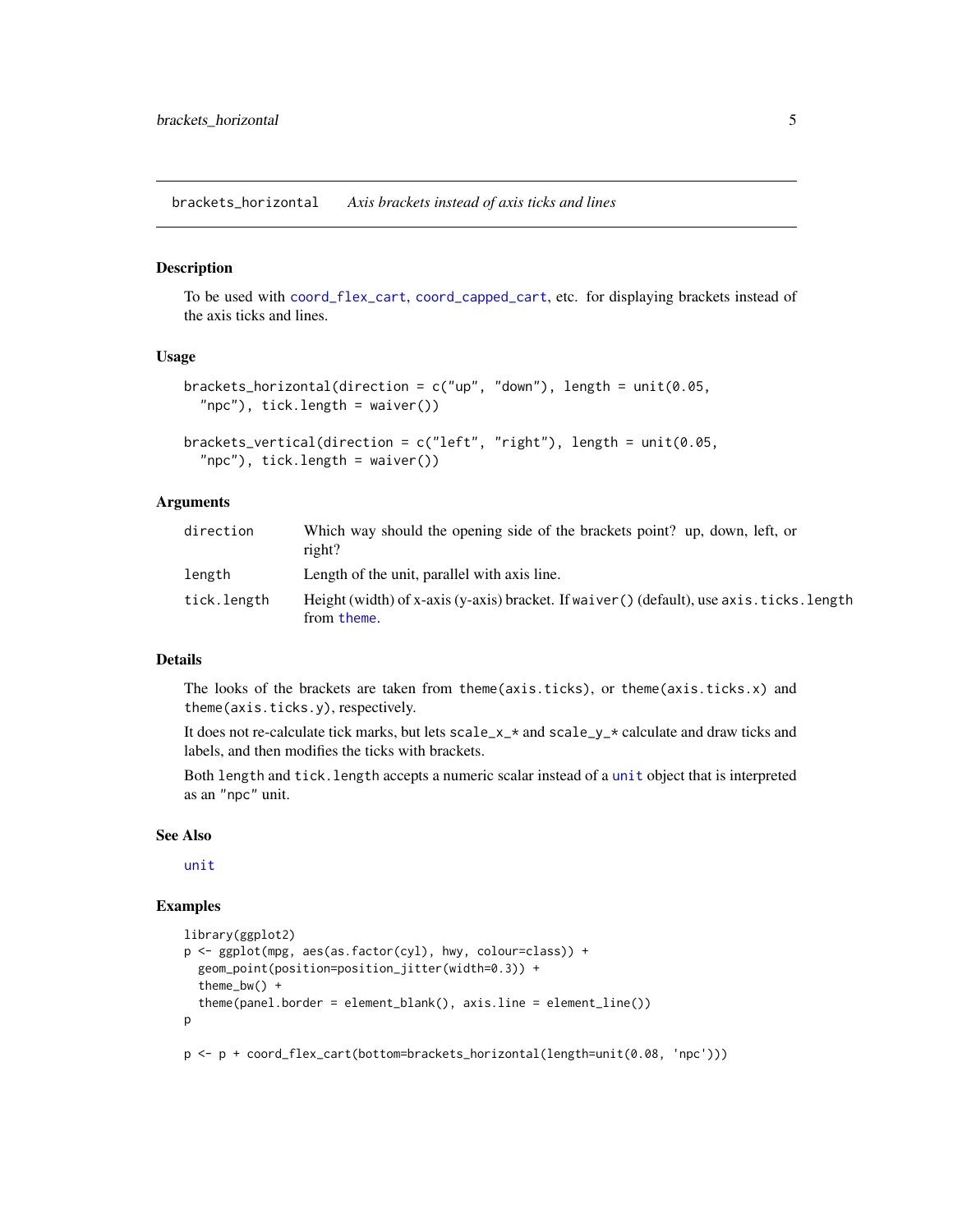```
p
# However getting the correct width is a matter of tweaking either length or
# position_jitter...
# A further adjustment,
p + theme(panel.grid.major.x = element_blank())
```
<span id="page-5-1"></span>coord\_capped\_cart *Cartesian coordinates with capped axis lines.*

#### <span id="page-5-2"></span>Description

Caps the axis lines to the outer ticks to e.g. indicate range of values. Methods correspond to [coord\\_cartesian](#page-0-0) and [coord\\_flip](#page-0-0)

#### Usage

```
coord_capped_cart(xlim = NULL, ylim = NULL, expand = TRUE,
  top = \text{waiver}(), left = waiver(), bottom = waiver(),
  right = waiver(), gap = 0.01)
coord_capped_flip(xlim = NULL, ylim = NULL, expand = TRUE,top = waire(), left = waire(), bottom = waiver(),
  right = waiver(), gap = 0.01)
capped_horizontal(capped = c("both", "left", "right", "none"),
 gap = 0.01capped_vertical(capped = c("top", "bottom", "both", "none"),
  gap = 0.01
```
# Arguments

| xlim, ylim               | Limits for the x and y axes.                                                                                                                                                       |  |
|--------------------------|------------------------------------------------------------------------------------------------------------------------------------------------------------------------------------|--|
| expand                   | If TRUE, the default, adds a small expansion factor to the limits to ensure that<br>data and axes don't overlap. If FALSE, limits are taken exactly from the data or<br>xlim/ylim. |  |
| top, left, bottom, right |                                                                                                                                                                                    |  |
|                          | Either a function returned from capped_horizontal or brackets_horizontal.<br>If string, it is assumed to be shorthand for capped_horizontal(capped) or<br>similar for vertical.    |  |
| gap                      | Both ends are <i>always</i> capped by this proportion. Usually a value between 0 and<br>1.                                                                                         |  |
| capped                   | Which end to cap the line. Can be one of (where relevant): both, none, left,<br>right, top, bottom.                                                                                |  |

<span id="page-5-0"></span>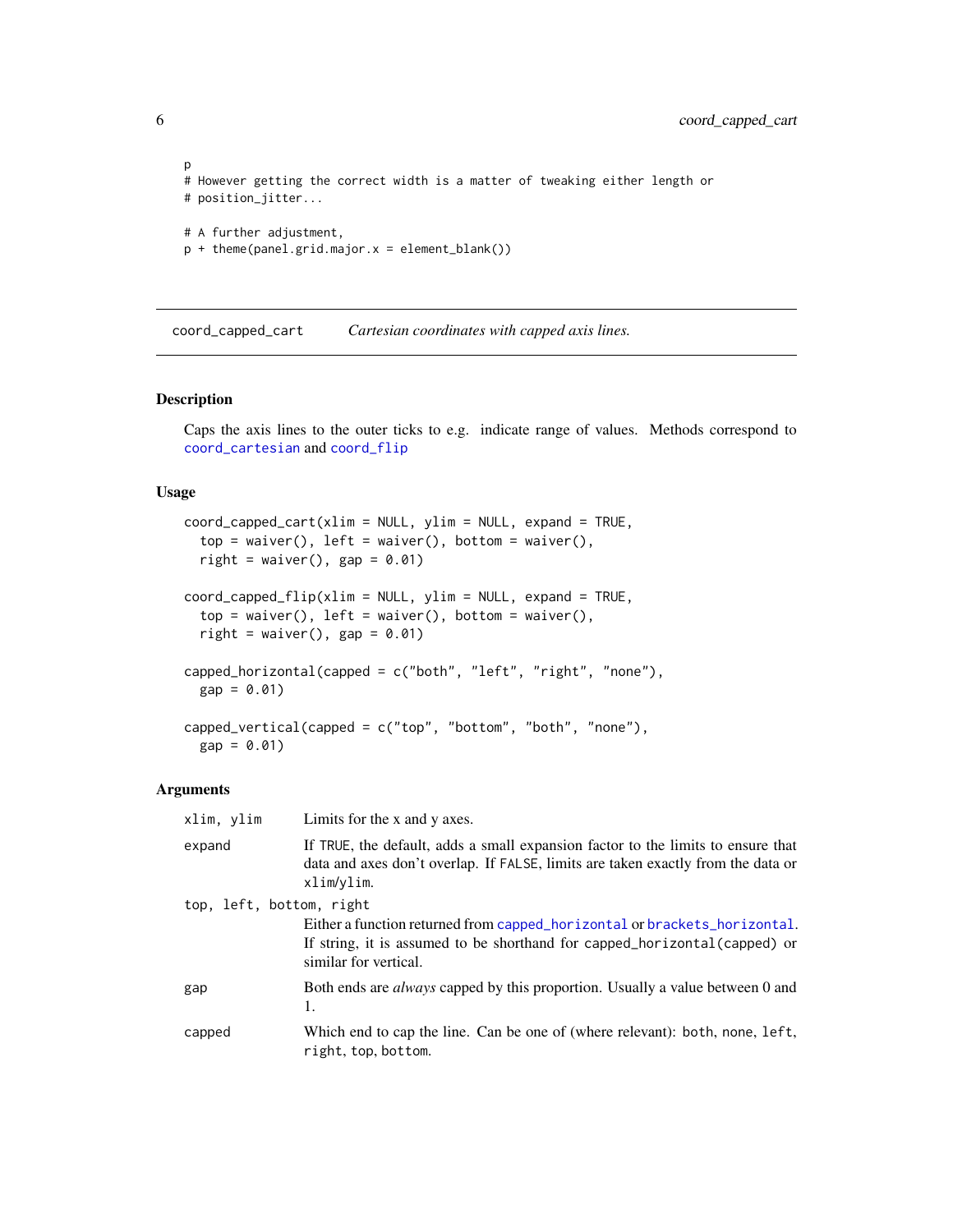#### <span id="page-6-0"></span>Details

This function is a simple override of [coord\\_flex\\_cart](#page-6-1) and [coord\\_flex\\_flip](#page-6-2), which allows shorthand specification of what to cap.

NB! A panel-border is typically drawn on top such that it covers tick marks, grid lines, and axis lines. Many themes also do not draw axis lines. To ensure the modified axis lines are visible, use theme(panel.border=element\_blank(), axis.lines=element\_line()).

#### Examples

```
library(ggplot2)
# Notice how the axis lines of the following plot meet in the lower-left corner.
p \leq - ggplot(mtcars, \text{aes}(x = mpg)) + geom_dotplot() +
 theme_bw() +
 theme(panel.border=element_blank(), axis.line=element_line())
p
# We can introduce a gap by capping the ends:
p + coord_capped_cart(bottom='none', left='none')
# The lower limit on the y-axis is 0. We can cap the line to this value.
# Notice how the x-axis line extends through the plot when we no long
# define its capping.
p + coord_capped_cart(left='both')
# It it also works on the flipped.
p + coord_capped_flip(bottom='both')
# And on secondary axis, in conjuction with brackets:
p +
 scale_y_continuous(sec.axis = sec_axis(~.*100)) +
 scale_x_continuous(sec.axis = sec_axis(~1/., name='Madness scale')) +
 coord_capped_cart(bottom='none', left='none', right='both', top=brackets_horizontal())
# Although we cannot recommend the above madness.
```
<span id="page-6-1"></span>coord\_flex\_cart *Cartesian coordinates with flexible options for drawing axes*

#### <span id="page-6-2"></span>**Description**

Allows user to inject a function for drawing axes, such as [capped\\_horizontal](#page-5-2) or [brackets\\_horizontal](#page-4-1).

#### Usage

```
coord_flex_cart(xlim = NULL, ylim = NULL, expand = TRUE,top = \text{waiver}(), left = \text{waiver}(), bottom = waiver(),
  right = waiver())
coord_flex_flip(xlim = NULL, ylim = NULL, expand = TRUE,
```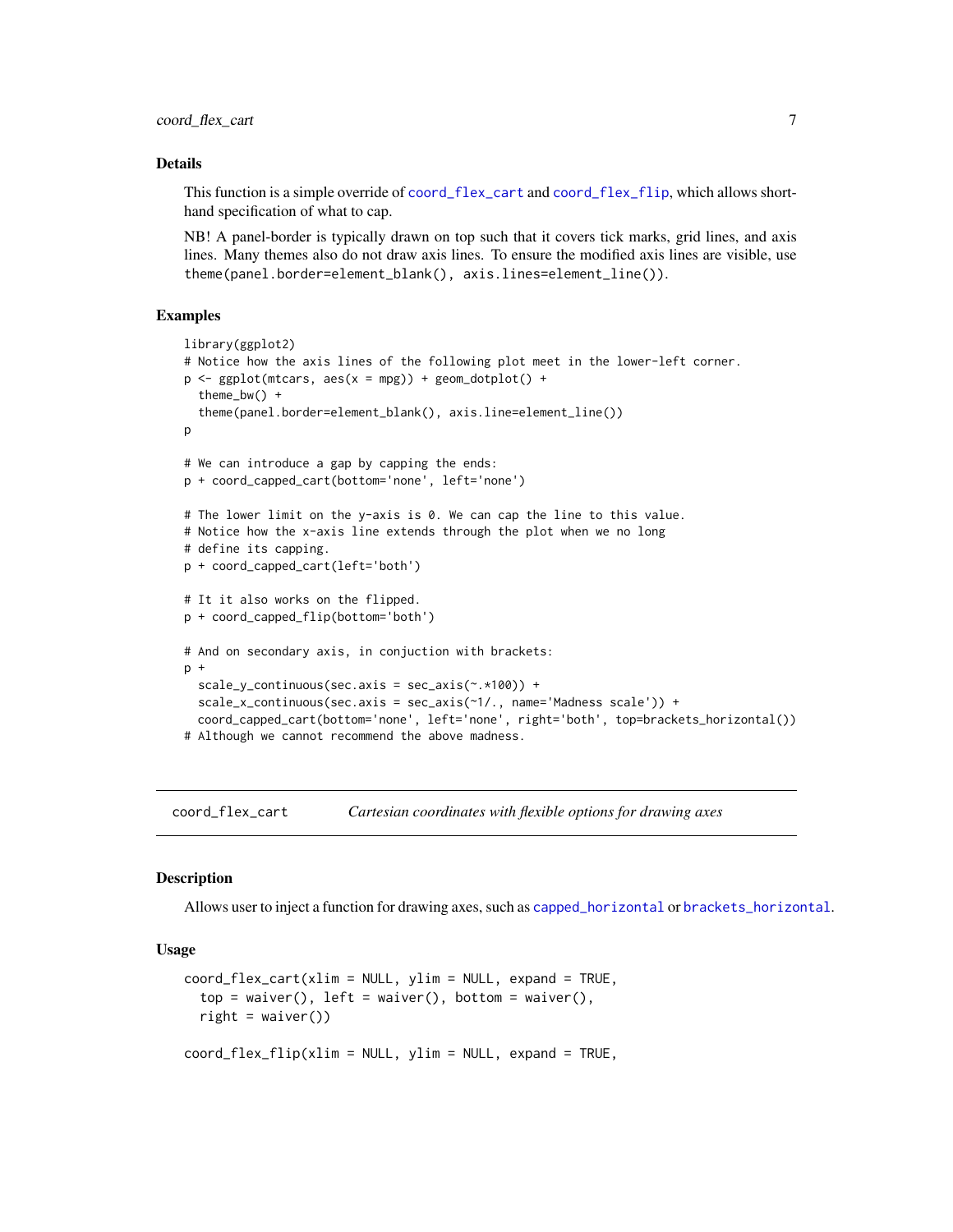```
top = \text{waiver}(), left = waiver(), bottom = waiver(),
  right = <math>w</math> diver(1)coord_flex_fixed(ratio = 1, xlim = NULL, ylim = NULL,
  expand = TRUE, top = waiver(), left = waiver(),
  bottom = waiver(), right = waiver())
```
#### Arguments

| xlim, ylim               | Limits for the x and y axes.                                                                                                                                                       |
|--------------------------|------------------------------------------------------------------------------------------------------------------------------------------------------------------------------------|
| expand                   | If TRUE, the default, adds a small expansion factor to the limits to ensure that<br>data and axes don't overlap. If FALSE, limits are taken exactly from the data or<br>xlim/ylim. |
| top, left, bottom, right |                                                                                                                                                                                    |
|                          | Function for drawing axis lines, ticks, and labels, use e.g. capped_horizontal<br>or brackets_horizontal.                                                                          |
| ratio                    | aspect ratio, expressed as $y / x$ .                                                                                                                                               |

#### Details

NB! A panel-border is typically drawn on top such that it covers tick marks, grid lines, and axis lines. Many themes also do not draw axis lines. To ensure the modified axis lines are visible, use theme(panel.border=element\_blank(), axis.line=element\_line()).

#### User defined functions

The provided function in top, right, bottom, and left defaults to render\_axis which is defined in 'ggplot2/R/coord-.r', which in turns calls guide\_axis (see 'ggplot2/R/guides-axis.r').

The provided function is with the arguments scale\_details, axis, scale, position, and theme, and the function should return an [absoluteGrob](#page-0-0) object.

For examples of modifying the drawn object, see e.g. [capped\\_horizontal](#page-5-2) or [brackets\\_horizontal](#page-4-1).

#### Examples

```
library(ggplot2)
# A standard plot
p <- ggplot(mtcars, aes(disp, wt)) +
geom_point() +
geom_smooth() + theme(panel.border=element_blank(), axis.line=element_line())
# We desire that left axis does not extend beyond '6'
# and the x-axis is unaffected
p + coord_capped_cart(left='top')
# Specifying 'bottom' caps the axis with at most the length of 'gap'
p + coord_capped_cart(left='top', bottom='none')
# We can specify a ridiculus large 'gap', but the lines will always
# protrude to the outer most ticks.
```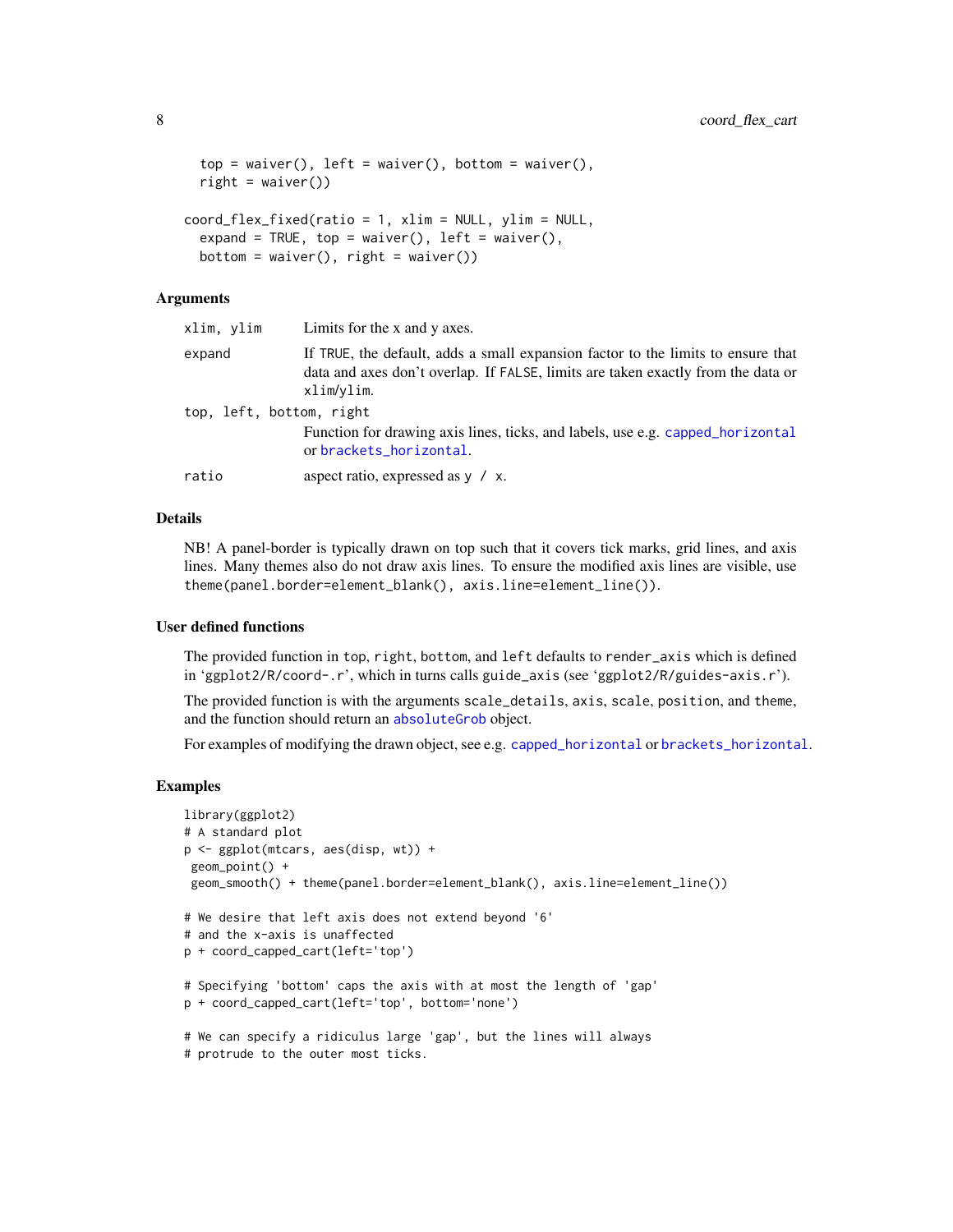# <span id="page-8-0"></span>element\_render 9

```
p + coord_capped_cart(left='top', bottom='none', gap=2)
# We can use 'capped_horizontal' and 'capped_vertical' to specify for
# each axis individually.
p + coord_capped_cart(left='top', bottom=capped_horizontal('none', gap=2))
# At this point we might as well drop using the short-hand and go full on:
p + coord_flex_cart(left=brackets_vertical(), bottom=capped_horizontal('left'))
# Also works with secondary axes:
p + scale_y_continuous(sec.axis=sec_axis(~5*., name='wt times 5')) +
 coord_flex_cart(left=brackets_vertical(), bottom=capped_horizontal('right'),
 right=capped_vertical('both', gap=0.02))
# Supports the usual 'coord_fixed':
p + coord_flex_fixed(ratio=1.2, bottom=capped_horizontal('right'))
# and coord_flip:
p + coord_flex_flip(ylim=c(2,5), bottom=capped_horizontal('right'))
```
element\_render *Render a ggplot2 grob or retrieve its gpar object.*

#### Description

Helps add the ggplot2-theme's look-and-feel to grid's grob objects. render\_gpar returns a [gpar](#page-0-0)object, element\_render returns a [grid.grob](#page-0-0)-object.

#### Usage

element\_render(theme, element, ..., name = NULL)

```
render_gpar(theme, element, ...)
```
#### Arguments

| theme   | A ggplot2 theme                                        |
|---------|--------------------------------------------------------|
| element | The name of an element in the theme, e.g. "axis.text". |
| $\cdot$ | Additional arguments sent to grobs (e.g. x or y).      |
| name    | Returned grob's name                                   |

#### Value

A [grid.grob](#page-0-0) or [gpar](#page-0-0) object.

#### Author(s)

element\_render is from ggplot2 source.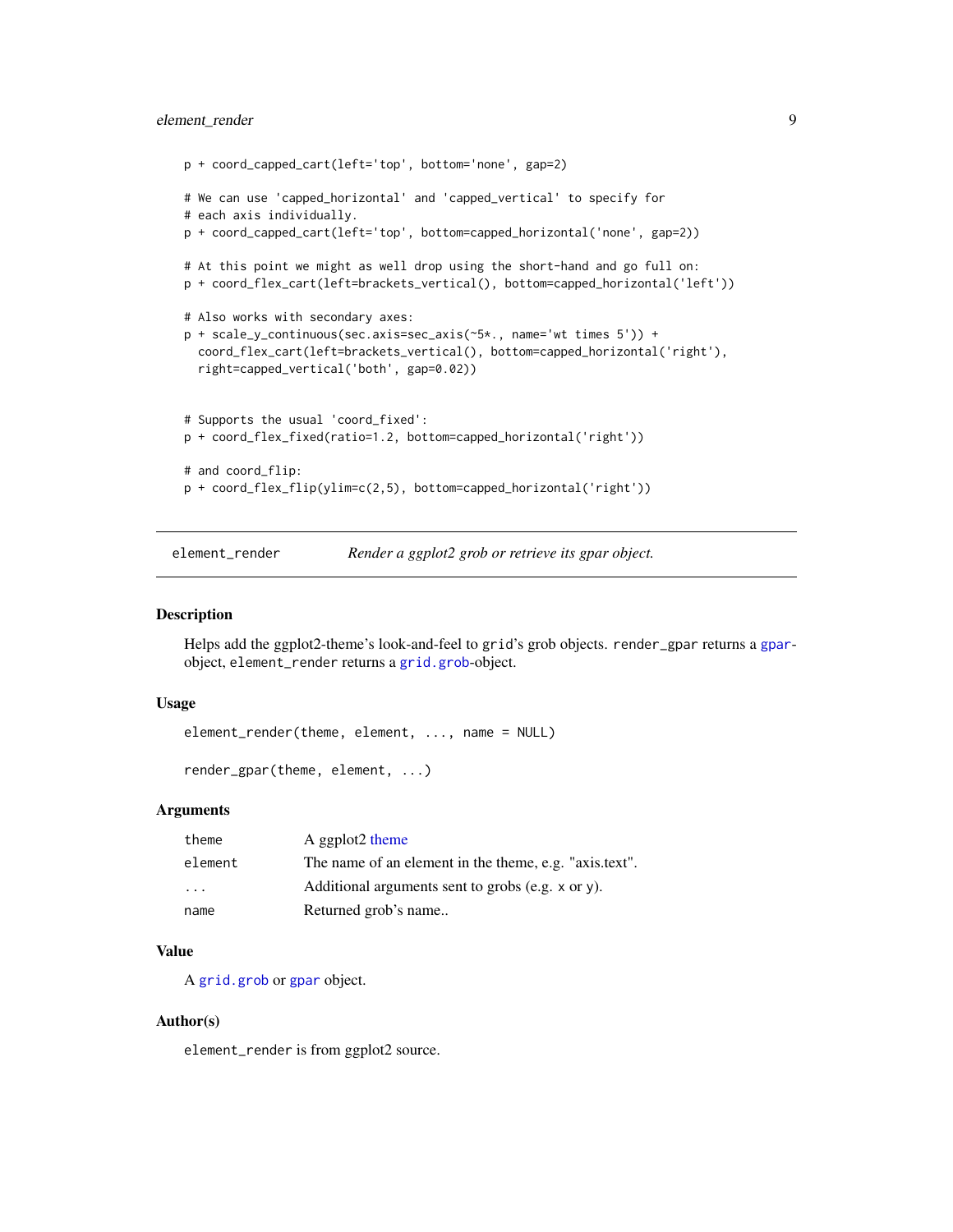### <span id="page-9-0"></span>See Also

[theme](#page-0-0)

<span id="page-9-1"></span>facet\_rep\_grid *Repeat axis lines and labels across all facet panels*

# <span id="page-9-2"></span>Description

[facet\\_grid](#page-0-0) and [facet\\_wrap](#page-0-0), but with axis lines and labels preserved on all panels.

# Usage

```
facet_rep_grid(..., repeat.tick.labels = FALSE)
```

```
factor_{prep\_wrap(..., scales = "fixed", repeat.title_labels = FALSE)}
```
#### Arguments

| $\cdots$           | Arguments used for facet_grid or facet_wrap.                                                                                                                                                                                                     |
|--------------------|--------------------------------------------------------------------------------------------------------------------------------------------------------------------------------------------------------------------------------------------------|
| repeat.tick.labels |                                                                                                                                                                                                                                                  |
|                    | When FALSE (default), axes on inner panels have their tick labels (i.e. the num-<br>bers) removed. Set this to TRUE to keep all labels, or any combination of top,<br>bottom, left, right to keep only those specified. Also acceps 'x' and 'y'. |
| scales             | As for facet_grid, but alters behaviour of repeat.tick.labels.                                                                                                                                                                                   |

#### Details

These two functions are extensions to [facet\\_grid](#page-0-0) and [facet\\_wrap](#page-0-0) that keeps axis lines, ticks, and optionally tick labels across all panels.

Examples are given in the vignette ["Repeat axis lines on facet panels" vignette.](../doc/facet-rep-labels.html)

geom\_pointpath *Connected points*

#### Description

geom\_pointpath combines [geom\\_point](#page-0-0) and [geom\\_path](#page-0-0), such that a) when jittering is used, both lines and points stay connected, and b) provides a visual effect by adding a small gap between the point and the end of line. geom\_pointline combines [geom\\_point](#page-0-0) and [geom\\_path](#page-0-0).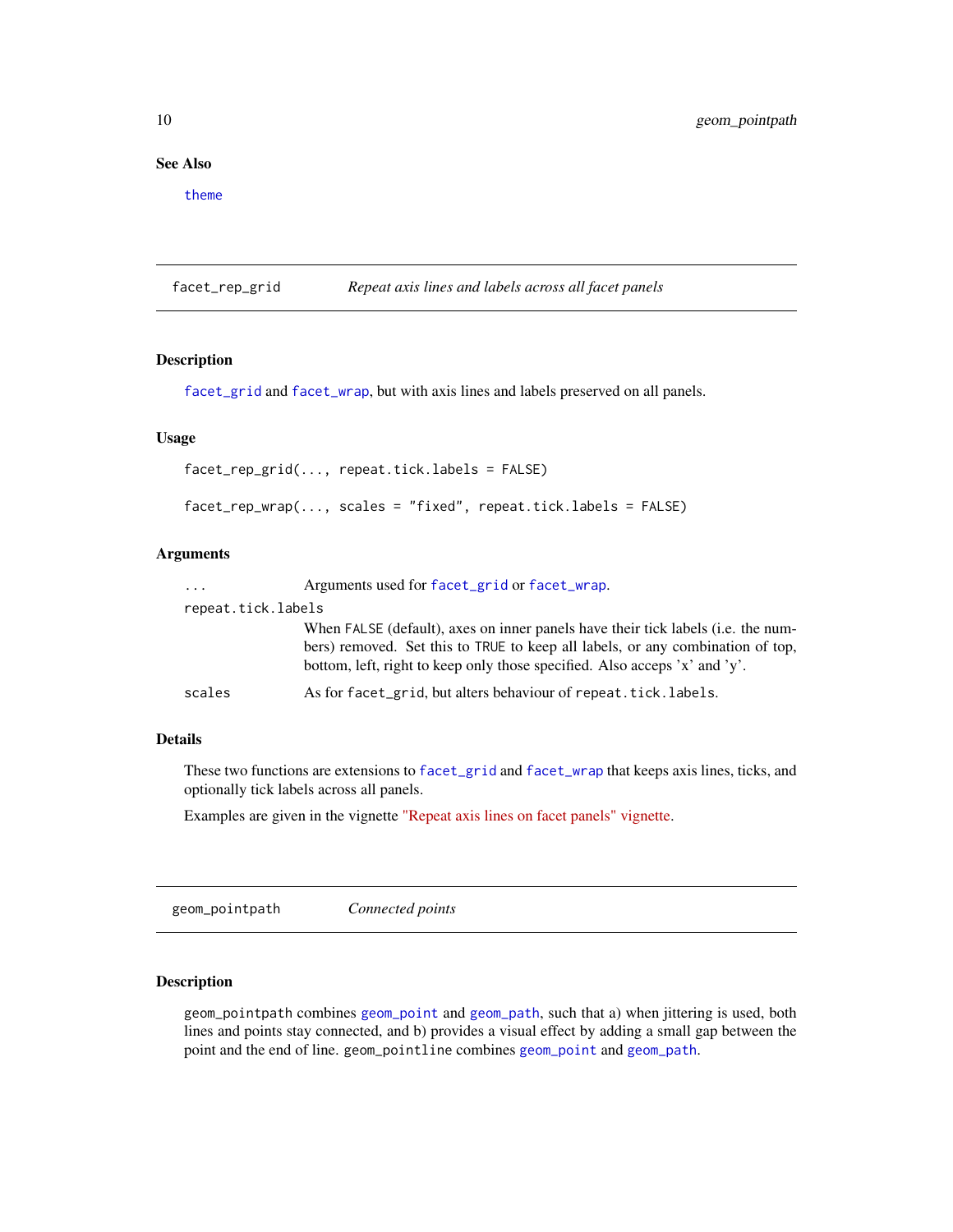# <span id="page-10-0"></span>geom\_pointpath 11

#### Usage

```
geom_pointpath(mapping = NULL, data = NULL, stat = "identity",
 position = "identity", na.rm = FALSE, show.legend = NA,
  inherit.aes = TRUE, distance = unit(3, "pt"), shorten = 0.5,
  threshold = 0.1, lineend = "butt", linejoin = "round",
  linemitre = 1, linesize = 0.5, linecolour = waiver(),
  linecolor = waire(), arrow = NULL, ...)
geom_pointline(mapping = NULL, data = NULL, stat = "identity",
  position = "identity", na.rm = FALSE, show.legend = NA,
  inherit.aes = TRUE, distance = unit(3, "pt"), shorten = 0.5,
  threshold = 0.1, lineend = "butt", linejoin = "round",
  linemitre = 1, linesize = 0.5, linecolour = waiver(),
  linecolor = waire(), arrow = NULL, ...)
geom_pointrangeline(mapping = NULL, data = NULL, stat = "identity",
  position = "identity", na.rm = FALSE, show.legend = NA,
  inherit.aes = TRUE, distance = unit(3, "pt"), lineend = "butt",
  linejoin = "round", linemitre = 1, linesize = 0.5,
  linecolor = waire(), linecolor = waiver(), arrow = NULL, ...)
```
# Arguments

| mapping            | Set of aesthetic mappings created by aes or aes                                                                                                                                                                                                          |
|--------------------|----------------------------------------------------------------------------------------------------------------------------------------------------------------------------------------------------------------------------------------------------------|
| data               | The data to be displayed in this layer.                                                                                                                                                                                                                  |
| stat               | The statistical transformation to use on the data for this layer, as a string.                                                                                                                                                                           |
| position           | Position adjustment, either as a string, or the result of a call to a position adjust-<br>ment function (e.g. position_jitter). Both lines and points gets the same ad-<br>justment (this is where the function excels over geom_point() + geom_line()). |
| na.rm              | If FALSE (default), missing values are removed with a warning. If TRUE, missing<br>values are silently removed.                                                                                                                                          |
| show.legend        | Logical. Should this layer be included in the legends? NA (default), includes if<br>any aesthetics are mapped. FALSE never includes, and TRUE always includes.                                                                                           |
| inherit.aes        | If FALSE, overrides the default aesthetic, rather than combining with them. This<br>is most useful for helper functions that define both data and aesthetics and<br>shouldn't inherit behaviour from the default plot specification.                     |
| distance           | Gap size between point and end of lines; use unit. Is converted to 'pt' if given as<br>simple numeric. When NULL or NA, gapping and shorten/treshold is disabled.<br>To keep the latter, set to 0.                                                       |
| shorten, threshold |                                                                                                                                                                                                                                                          |
|                    | When points are closer than threshold, shorten the line by the proportion in<br>shorten instead of adding a gap by distance.                                                                                                                             |
| lineend            | Line end style (round, butt, square).                                                                                                                                                                                                                    |
| linejoin           | Line join style (round, mintre, bevel).                                                                                                                                                                                                                  |
| linemitre          | Line mitre limit (number greater than 1).                                                                                                                                                                                                                |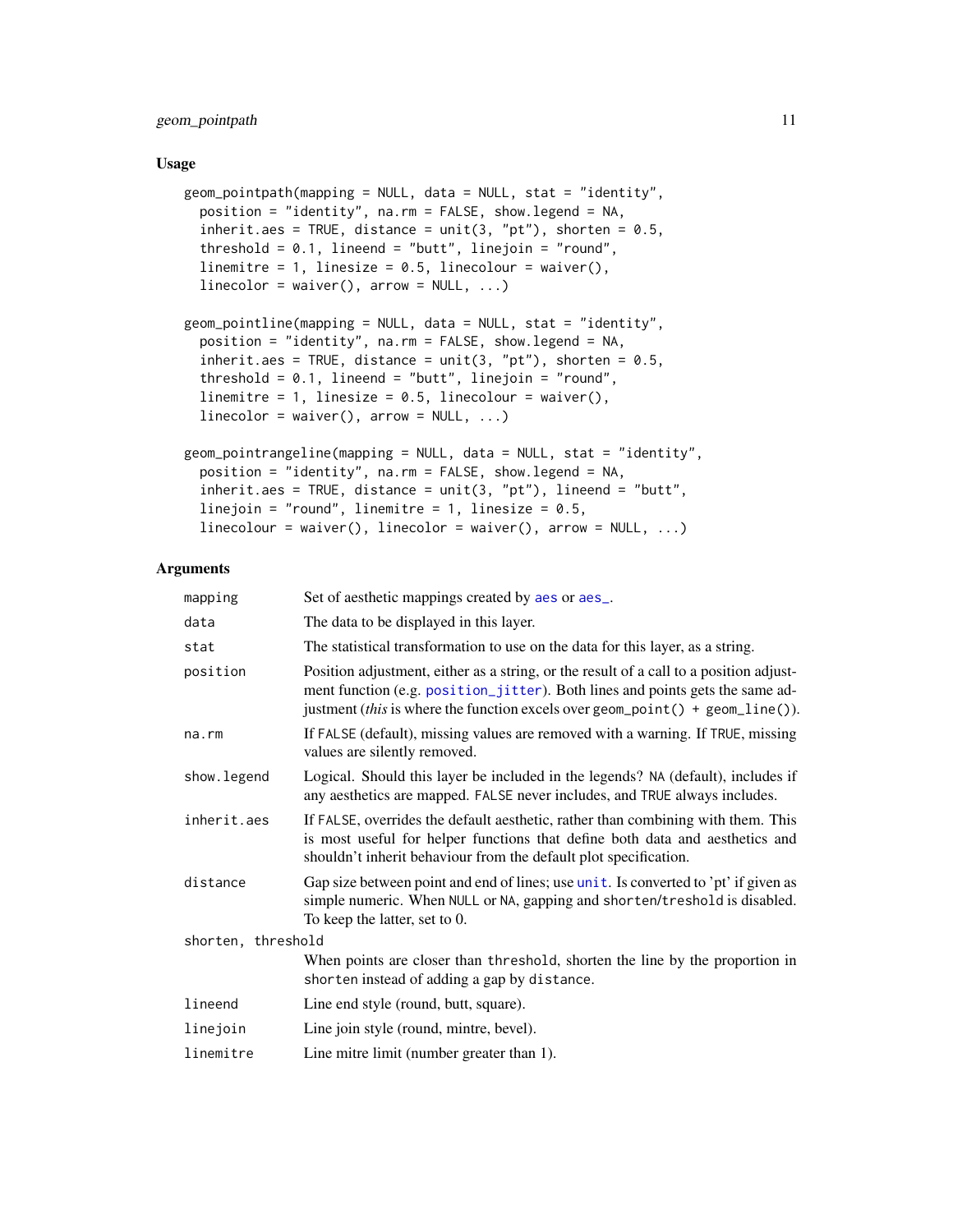<span id="page-11-0"></span>

| linesize              | Width of of line.                                                                                 |
|-----------------------|---------------------------------------------------------------------------------------------------|
| linecolour, linecolor |                                                                                                   |
|                       | When not waiver(), the line is drawn with this colour instead of that set by<br>aesthetic colour. |
| arrow                 | Arrow specification, as created by arrow.                                                         |
| .                     | other arguments passed on to layer.                                                               |

# Details

geom\_pointpath connects the observations in the same order in which they appear in the data. geom\_pointline connects them in order of the variable on the x-axis.

Both geom\_pointpath and geom\_pointline will only connect observations within the same group! However, if linecolour is *not* waiver(), connections will be made between groups, but possible in an incorrect order.

# **Aesthetics**

geom\_pointline and geom\_pointpath understands the following aesthetics (required aesthetics are in bold):

- x
- y
- alpha
- colour sets colour of point. Only affects line if linecolour=waiver().
- stroke
- shape
- stroke
- group
- linetype
- size only affects point size. Width of line is set with linesize and cannot be linked to an aesthetic.

#### Examples

```
# geom_point examples
library(ggplot2)
p <- ggplot(mtcars, aes(wt, mpg))
p + geom_point() + geom_line()
p + geom_pointline()
p + geom_pointline(linecolour='brown')
p + geom_pointpath()
# Add aesthetic mappings
p + geom_pointline(aes(colour = factor(cyl)))
```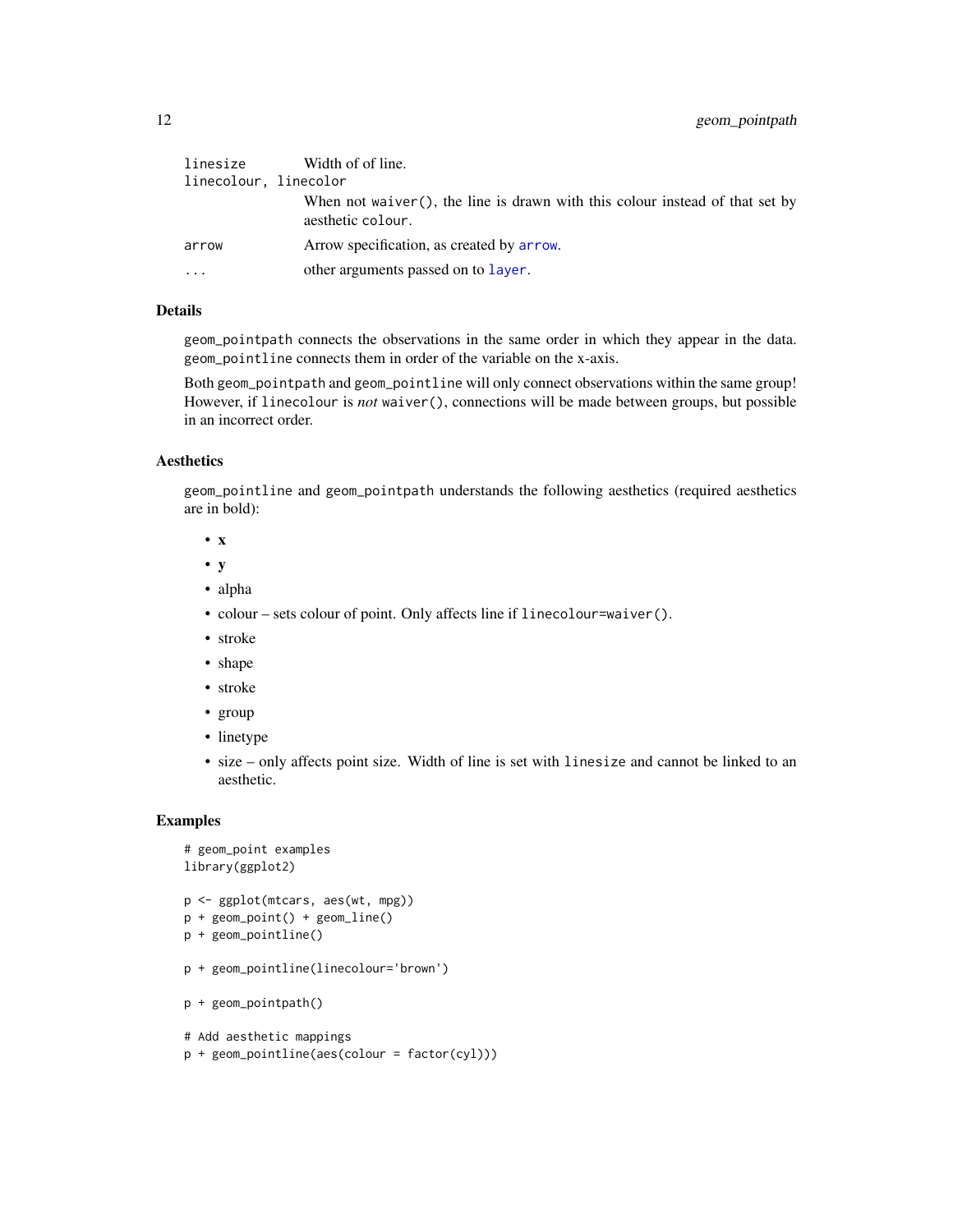# <span id="page-12-0"></span>geom\_siderange 13

```
# Using linecolour preserved groups.
p + geom_pointline(aes(colour = factor(cyl)), linecolour='brown')
## If you want to combine the pretty lines of pointline that do *not* respect
## grouping (or order), combine several layers with geom_point on top:
p + geom_pointline() + geom_point(aes(colour=factor(cyl)))
# Change scales
p + geom\_pointline(aes(colour = cyl)) + scale\_colour\_gradient(low = "blue")p + geom_pointline(aes(colour = cyl), linecolour='black') + scale_colour_gradient(low = "blue")
p + geom\_pointline(aes(shape = factor(cyl))) + scale\_shape(solid = FALSE)# For shapes that have a border (like 21), you can colour the inside and
# outside separately. Use the stroke aesthetic to modify the width of the
# border
ggplot(mtcars, aes(wt, mpg)) +
 geom_pointline(shape = 21, colour = "black", fill = "white",
                 size = 5, stroke = 5, distance = unit(10, 'pt'))## Another example
df <- data.frame(x=rep(c('orange','apple','pear'), each=3),
                 b=rep(c('red','green','purple'), times=3), y=runif(9))
ggplot(df, aes(x=x, y=y, colour=b, group=b)) +
 geom_pointline(linesize=1, size=2, distance=6) + theme_bw()
# geom_pointline() is suitable for time series
ggplot(economics, aes(date, unemploy)) + geom_pointline()
ggplot(economics_long, aes(date, value01, colour = variable)) +
 geom_pointline()
```
geom\_siderange *Display range of data in side of plot*

#### Description

Projects data onto horizontal or vertical edge of panels.

#### Usage

```
geom_siderange(mapping = NULL, data = NULL, stat = "identity",
 position = "identity", ..., distance = 3, arrow = NULL,
  lineend = "butt", sides = "bl", start = NA, end = NA,na.rm = FALSE, show.legend = NA, inherit.aes = TRUE)
```
#### Arguments

| mapping | Set of aesthetic mappings created by a es or a es_.                            |
|---------|--------------------------------------------------------------------------------|
| data    | The data to be displayed in this layer.                                        |
| stat    | The statistical transformation to use on the data for this layer, as a string. |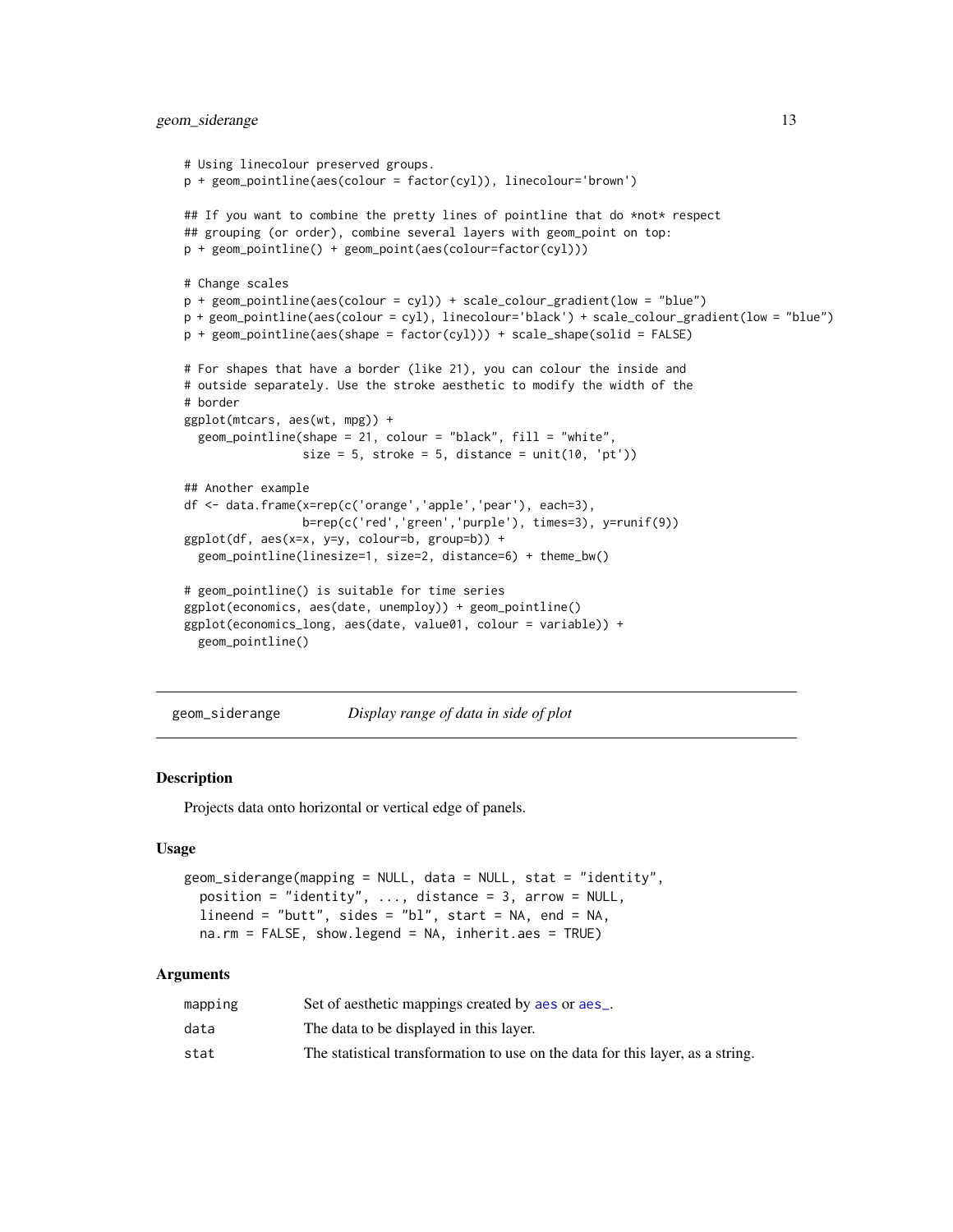<span id="page-13-0"></span>

| position    | Position adjustment, either as a string, or the result of a call to a position adjust-<br>ment function (e.g. position_jitter). Both lines and points gets the same ad-<br>justment (this is where the function excels over geom_point () + geom_line()). |
|-------------|-----------------------------------------------------------------------------------------------------------------------------------------------------------------------------------------------------------------------------------------------------------|
| $\cdots$    | other arguments passed on to layer.                                                                                                                                                                                                                       |
| distance    | Distance between edge of panel and lines, and distance between lines, in multi-<br>ples of line widths, see description.                                                                                                                                  |
| arrow       | Arrow specification, as created by arrow.                                                                                                                                                                                                                 |
| lineend     | Line end style (round, butt, square).                                                                                                                                                                                                                     |
| sides       | Character including top, right, bottom, and/or left, indicating which side to<br>project data onto.                                                                                                                                                       |
| start, end  | Adds a symbol to either end of the siderange. start corresponds to minimal<br>value, end to maximal value.                                                                                                                                                |
| na.rm       | If FALSE (default), missing values are removed with a warning. If TRUE, missing<br>values are silently removed.                                                                                                                                           |
| show.legend | Logical. Should this layer be included in the legends? NA (default), includes if<br>any aesthetics are mapped. FALSE never includes, and TRUE always includes.                                                                                            |
| inherit.aes | If FALSE, overrides the default aesthetic, rather than combining with them. This<br>is most useful for helper functions that define both data and aesthetics and<br>shouldn't inherit behaviour from the default plot specification.                      |
|             |                                                                                                                                                                                                                                                           |

#### Details

The geom\_siderange projects the data displayed in the panel onto the sides, using the same aesthetics. It has the added capability of potting a symbol at either end of the line, and lines are offset from the edge and each other.

To display a symbol, specify an integer for either start or end. See the list for pch in [points](#page-0-0) for values to use. The argumetns start and end also accepts a list object with named entries pch, alpha, stroke, and fill, which correspond to the usual aesthetics, as well as a special named entry, sizer (note the extra 'r'). This last entry is a multiplier for enlarging the symbol relative to the linewidth, as the aesthetic size affects both linewidth and symbol size.

The distance between the panel's edge and sideranges are specified by the argument distance. If a symbol is specified, the linewidth is further expanded to cover the width of the symbol (including sizer).

# **Aesthetics**

The geom understands the following aesthetics (required are in bold):

- x
- y
- alpha
- colour
- fill (if a symbol is applied with start or end
- group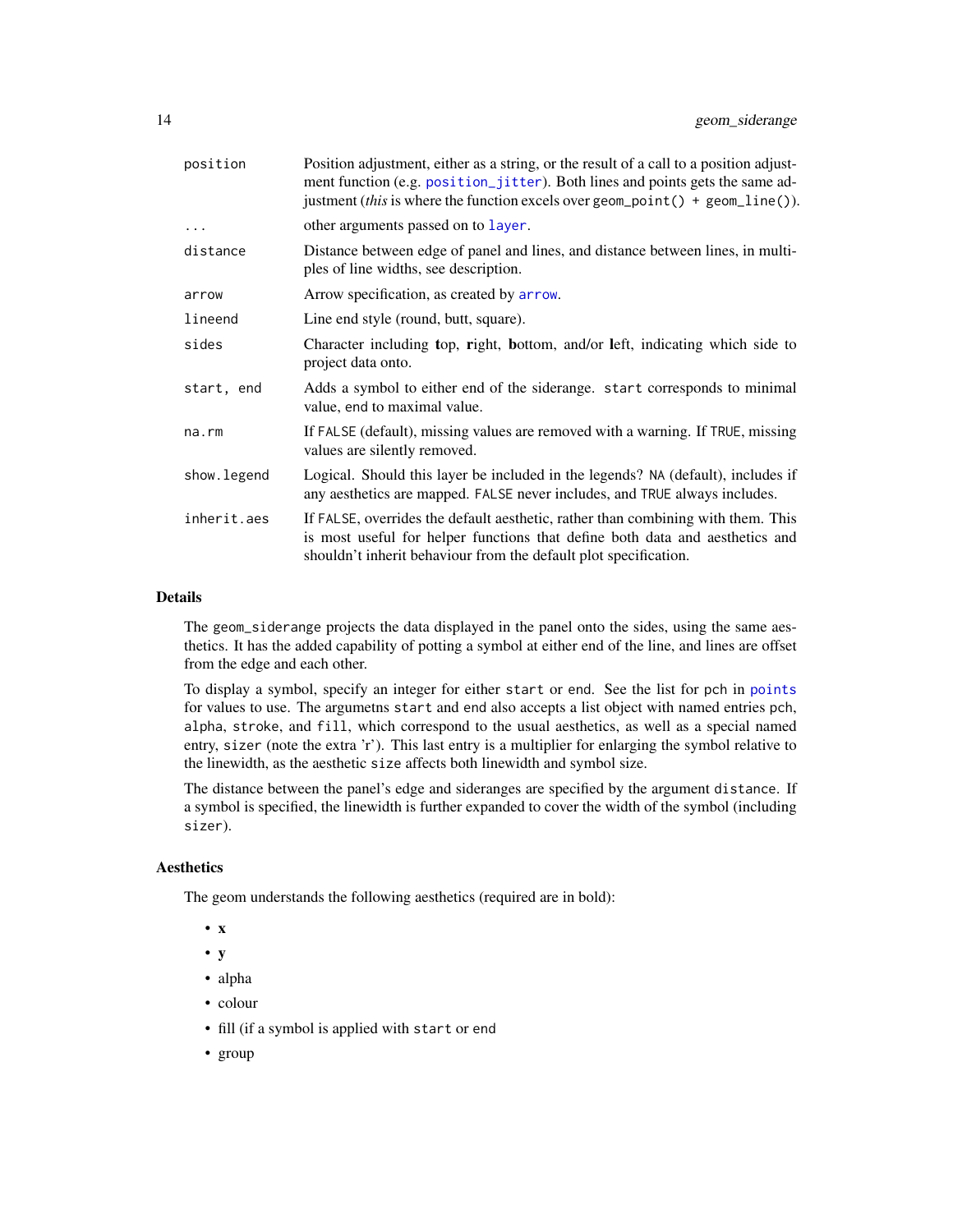<span id="page-14-0"></span>get\_panel\_range 15

- linetype
- size
- stroke

# See Also

[geom\\_rug](#page-0-0)

# Examples

```
library(ggplot2)
x < - rnorm(25)df <- data.frame(x=x, y=x+rnorm(25, sd=0.2),
                 a=sample(c('horse','goat'), 25, replace=TRUE),
                 stringsAsFactors = FALSE)
df$y <- with(df, ifelse(y > 1 & a=='horse', 1, y))
(p <- ggplot(df, aes(x=x, y=y, colour=a)) + geom_point(shape=1))
p + geom_siderange(start=19)
# Capping the sideranges with different symbols:
p + geom_siderange(start=19, end=22, fill='black', sides='b') + geom_siderange(sides='tl')
# It also works with facets
p <- ggplot(mpg, aes(displ, hwy, colour=fl)) +
  geom_point() +
  facet_wrap(~class, nrow = 4)
p + geom_siderange()
```
get\_panel\_range *Version safe(r) method to get the y- and x-range from trained scales.*

#### Description

The names of the internal layout objects from ggplot\_build changed slightly.

#### Usage

```
get_panel_y_range(layout, index = 1)
get_panel_x_range(layout, index = 1)
get_panel_params(layout, index = 1)
```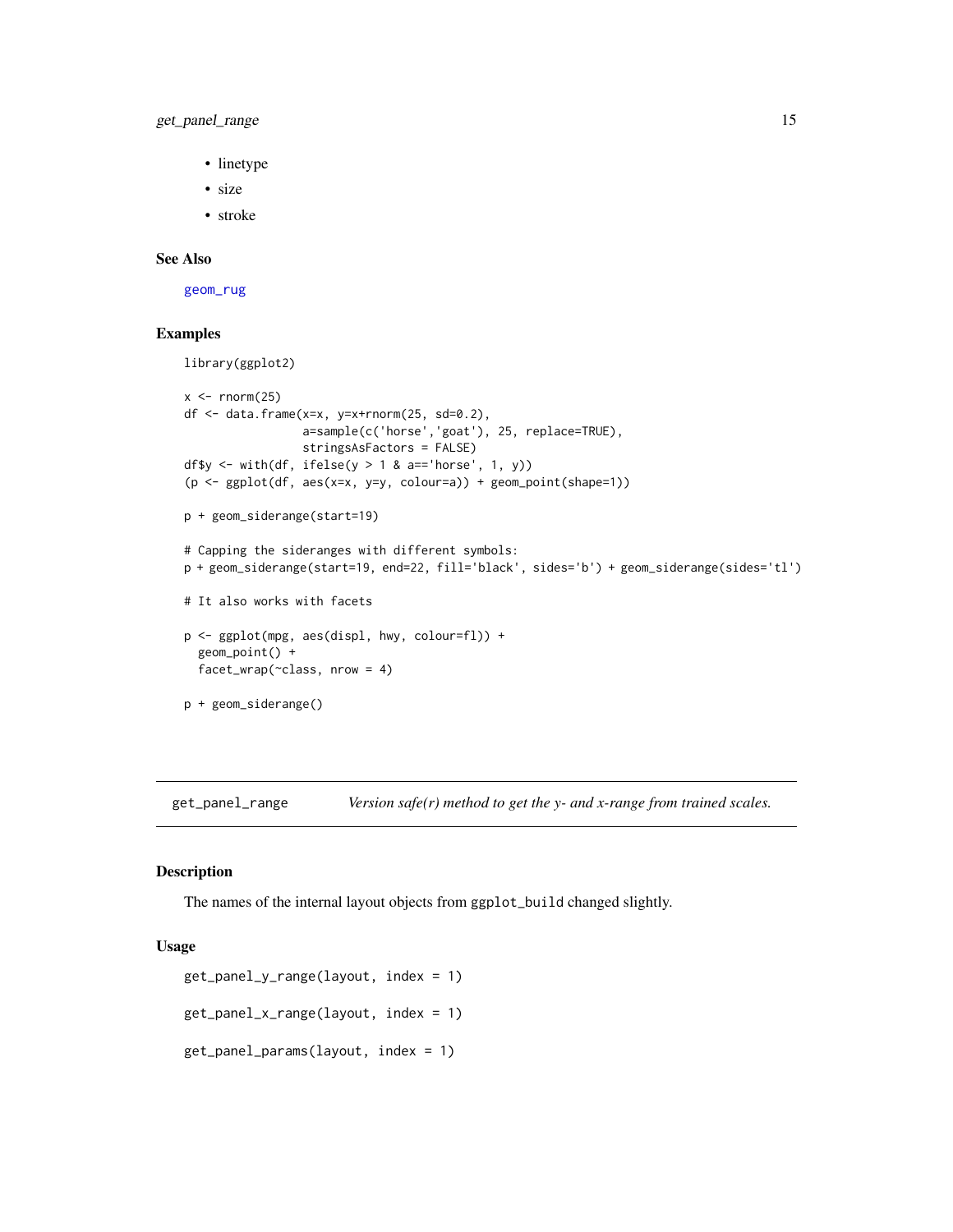#### <span id="page-15-0"></span>Arguments

| layout | layout part from ggplot_build |
|--------|-------------------------------|
| index  | Could be panel number?        |

<span id="page-15-1"></span>grid\_arrange\_shared\_legend

*Share a legend between multiple plots*

# Description

Extract legend, combines plots using [arrangeGrob](#page-0-0) / grid.arrange, and places legend in a margin.

# Usage

```
grid\_arrange\_shared\_legend(..., ncol = length(list(...)), nrow = 1,position = c("bottom", "right", "top", "left"), plot = TRUE)
```
# Arguments

| $\cdots$ | Objects to plot. First argument should be a ggplot2 object, as the legend is<br>extracted from this. Other arguments are passed on to arrange Grob, includ-<br>ing named arguments that are not defined for grid_arrange_shared_legend.<br>ggplot2 objects have their legends hidden. |
|----------|---------------------------------------------------------------------------------------------------------------------------------------------------------------------------------------------------------------------------------------------------------------------------------------|
| ncol     | Integer, number of columns to arrange plots in.                                                                                                                                                                                                                                       |
| nrow     | Integer, number of rows to arrange plots in.                                                                                                                                                                                                                                          |
| position | 'bottom' or 'right' for positioning legend.                                                                                                                                                                                                                                           |
| plot     | Logical, when TRUE (default), draws combined plot on a new page.                                                                                                                                                                                                                      |
|          |                                                                                                                                                                                                                                                                                       |

#### Value

gtable of combined plot, invisibly. Draw gtable object using [grid.draw](#page-0-0).

#### Author(s)

Originally brought to you by [Baptiste Auguié](http://baptiste.github.io/) ([https://github.com/tidyverse/ggplot2/wiki/](https://github.com/tidyverse/ggplot2/wiki/Share-a-legend-between-two-ggplot2-graphs) [Share-a-legend-between-two-ggplot2-graphs](https://github.com/tidyverse/ggplot2/wiki/Share-a-legend-between-two-ggplot2-graphs)) and [Shaun Jackman](http://rpubs.com/sjackman) [\(original\)](http://rpubs.com/sjackman/grid_arrange_shared_legend). Stefan McKinnon Edwards added left and top margins.

# See Also

[g\\_legend](#page-18-1), [reposition\\_legend](#page-23-1)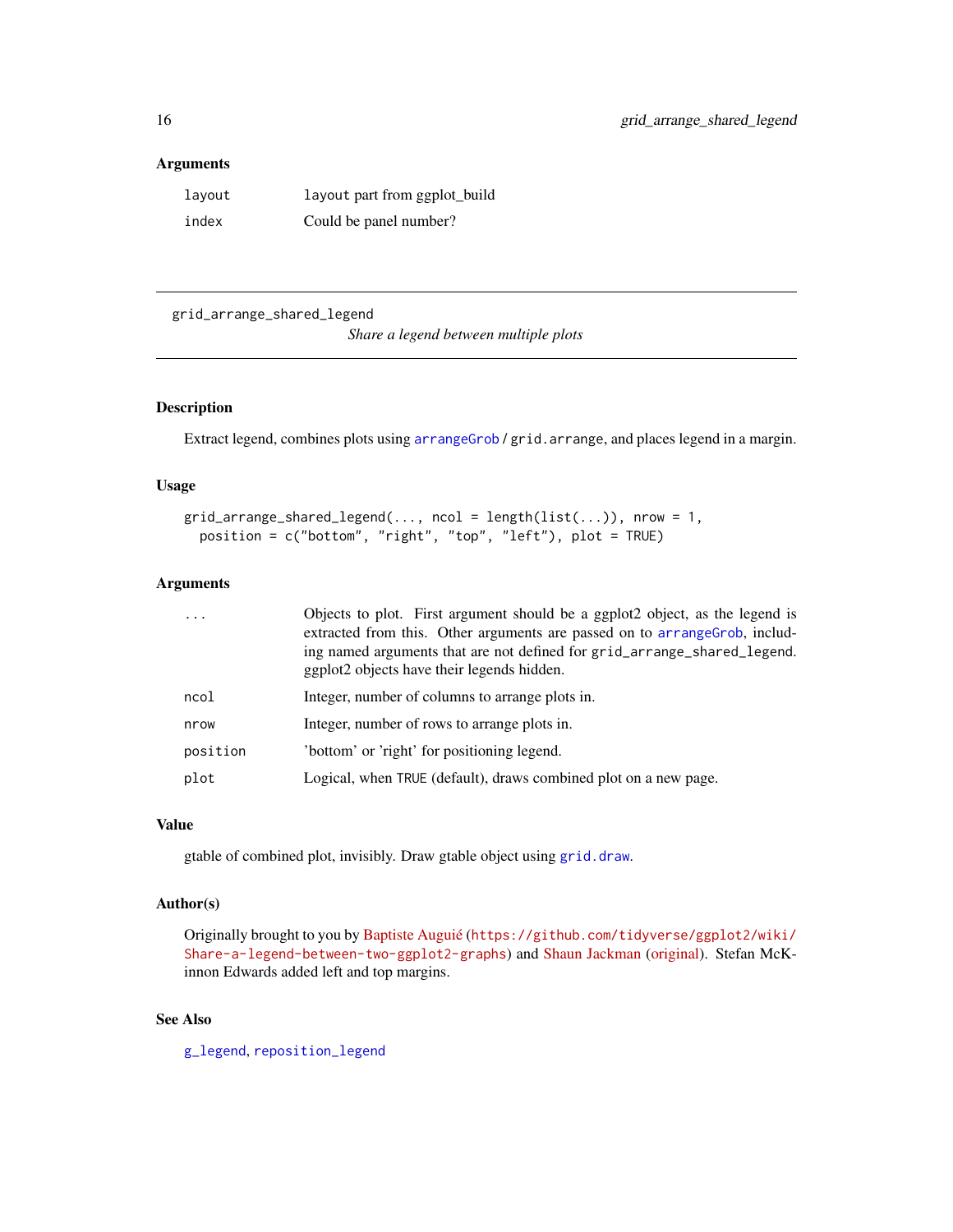<span id="page-16-0"></span>gtable\_show\_grill 17

#### Examples

```
library(ggplot2)
dsamp <- diamonds[sample(nrow(diamonds), 300), ]
p1 <- qplot(carat, price, data = dsamp, colour = clarity)
p2 <- qplot(cut, price, data = dsamp, colour = clarity)
p3 <- qplot(color, price, data = dsamp, colour = clarity)
p4 <- qplot(depth, price, data = dsamp, colour = clarity)
grid_arrange_shared_legend(p1, p2, p3, p4, ncol = 4, nrow = 1)grid_arrange_shared\_legend(p1, p2, p3, p4, ncol = 2, nrow = 2)# Passing on plots in a grob are not touched
grid_arrange_shared_legend(p1, gridExtra::arrangeGrob(p2, p3, p4, ncol=3), ncol=1, nrow=2)
# We can also pass on named arguments to arrangeGrob:
title <- grid::textGrob('This is grob', gp=grid::gpar(fontsize=14, fontface='bold'))
nt <- theme(legend.position='none')
grid_arrange_shared_legend(p1,
   gridExtra::arrangeGrob(p2+nt, p3+nt, p4+nt, ncol=3), ncol=1, nrow=2,
   top=title)
```
gtable\_show\_grill *Visualise underlying gtable layout.*

# <span id="page-16-1"></span>Description

Visualises the table structure or the names of the gtable's components.

#### Usage

```
gtable_show_grill(x, plot = TRUE)
```

```
gtable_show_names(x, plot = TRUE, rect.gp = grid::gpar(col = "black",
 fill = "white", alpha = 1/4))
```
#### Arguments

| X       | A gtable object. If given a ggplot object, it is converted to a gtable object with<br>ggplotGrob. |
|---------|---------------------------------------------------------------------------------------------------|
| plot    | Logical. When TRUE (default), draws resulting gtable object on a new page.                        |
| rect.gp | Graphical parameters (gpar) for background drop.                                                  |

# Details

These functions are highly similar to [gtable\\_show\\_layout](#page-0-0). gtable\_show\_grill draws the grid of the underlying table, and places row and column indicies in the margin. gtable\_show\_names replaces the grobs with a semi-transparent rectangle and the component's name.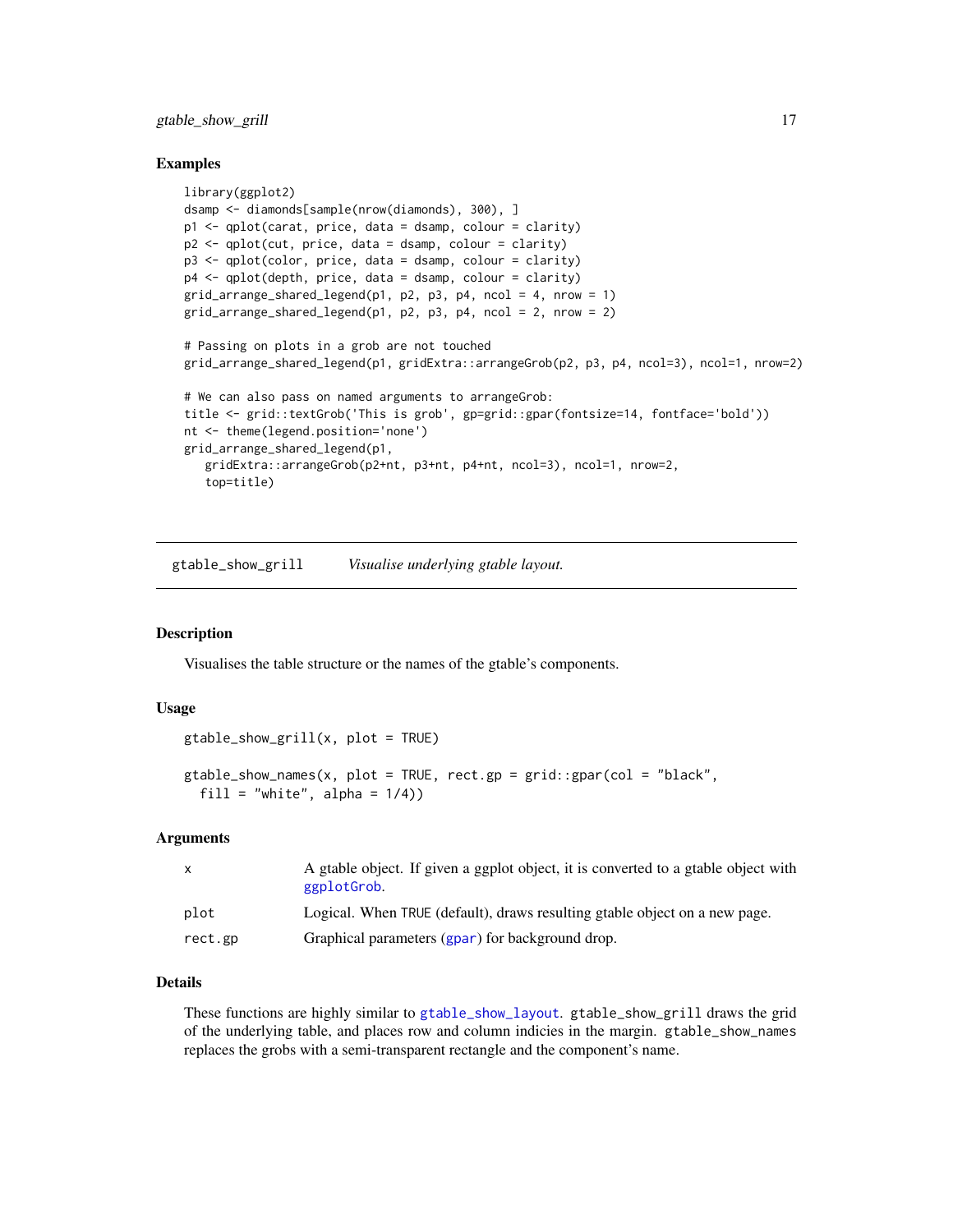# Value

Modified gtable object, invisibly.

#### Examples

```
library(ggplot2)
library(gtable)
library(grid)
p <- ggplot(mtcars, aes(wt, mpg)) + geom_point()
gtable_show_grill(p)
library(ggplot2)
library(gtable)
library(grid)
p <- ggplot(mtcars, aes(wt, mpg)) + geom_point()
gtable_show_names(p)
```
guidebox\_as\_column *Guidebox as a column*

#### Description

Takes a plot or legend and returns a single guide-box in a single column, for embedding in e.g. tables.

#### Usage

```
guidebox_as_column(legend, which.legend = 1, add.title = FALSE)
```
#### Arguments

| legend       | A ggplot2 plot or the legend extracted with g_legend. Do not provide a ggplotGrob<br>as it is indistinguishle from a legend. |
|--------------|------------------------------------------------------------------------------------------------------------------------------|
| which.legend | Integer, a legend can contain multiple guide-boxes (or vice versa?). Use this<br>argument to select which to use.            |
| add.title    | Does nothing yet.                                                                                                            |

# Value

A [gtable](#page-0-0) with keys and labels reordered into a single column and each pair of keys and labels in the same cell.

#### See Also

[g\\_legend](#page-18-1)

<span id="page-17-0"></span>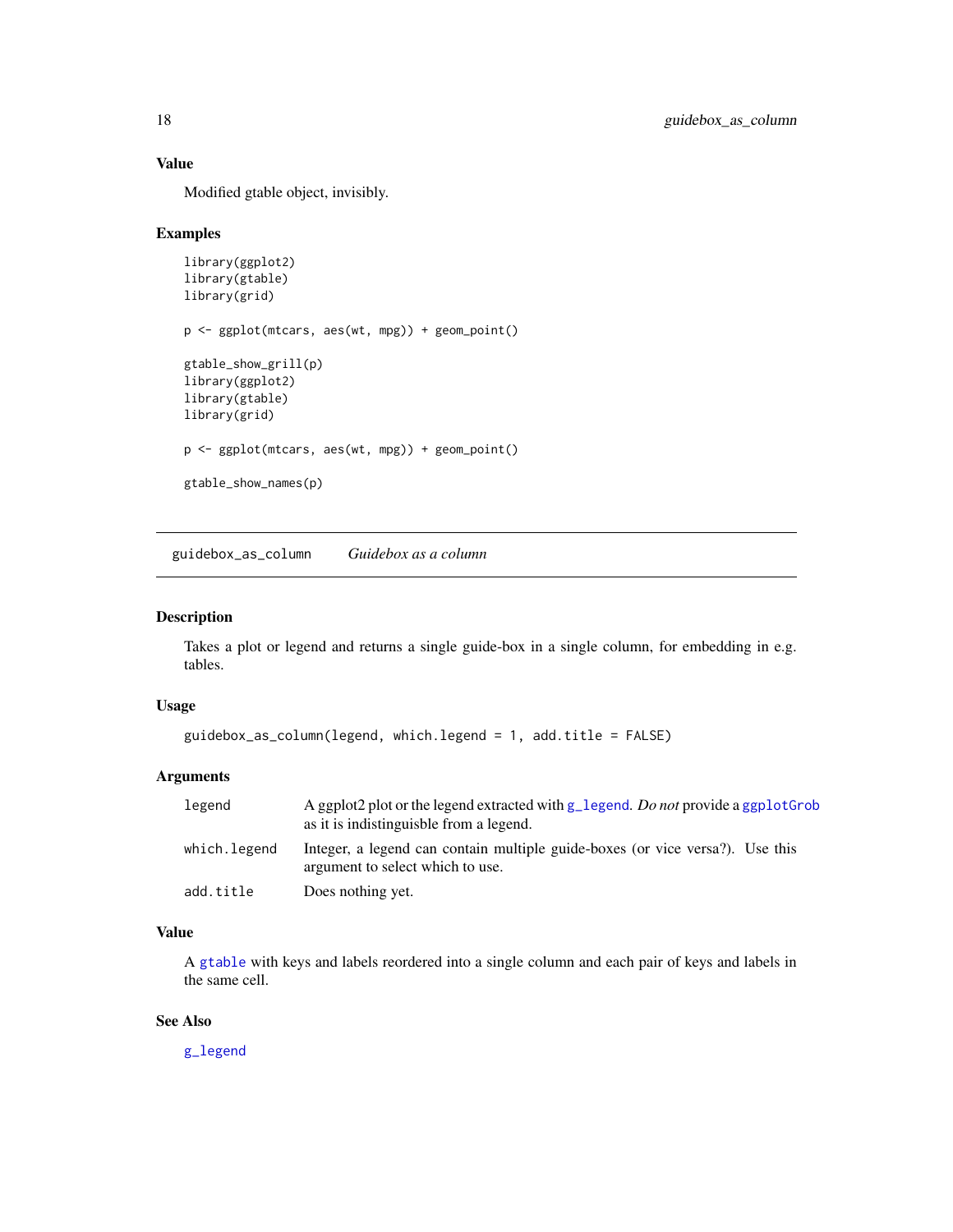#### <span id="page-18-0"></span>g\_legend 19

#### Examples

```
library(ggplot2)
library(dplyr)
p <- ggplot(diamonds, aes(x=x, y=y, colour=cut)) + geom_point()
guidebox_as_column(p)
p <- p + guides(colour=guide_legend(ncol=2, byrow=TRUE))
guidebox_as_column(p)
```
<span id="page-18-1"></span>g\_legend *Extract ggplot legends*

#### Description

Extracts the legend ('guide-box') from a ggplot2 object.

#### Usage

g\_legend(a.gplot)

#### Arguments

a.gplot ggplot2 or gtable object.

# Details

The extraction is applied *after* the plot is trained and themes are applied. Modifying the legend is easiest by applying themes etc. to the ggplot2 object, before calling g\_legend.

An alternative method for extracting the legend is using gtable:[:gtable\\_filter](#page-0-0):

gtable\_filter(ggplotGrob(a.ggplot.obj), 'guide-box')

This method however returns a gtable object which encapsulates the entire legend. The legend itself may be a collection of gtable. We have only noticed a problem with this extra layer when using the returned legend with [arrangeGrob](#page-0-0) (see examples).

#### Value

gtable (grob) object. Draw with [grid.draw](#page-0-0).

#### Author(s)

[Baptiste Auguié](http://baptiste.github.io/)

#### See Also

[grid\\_arrange\\_shared\\_legend](#page-15-1), [reposition\\_legend](#page-23-1), [gtable\\_filter](#page-0-0)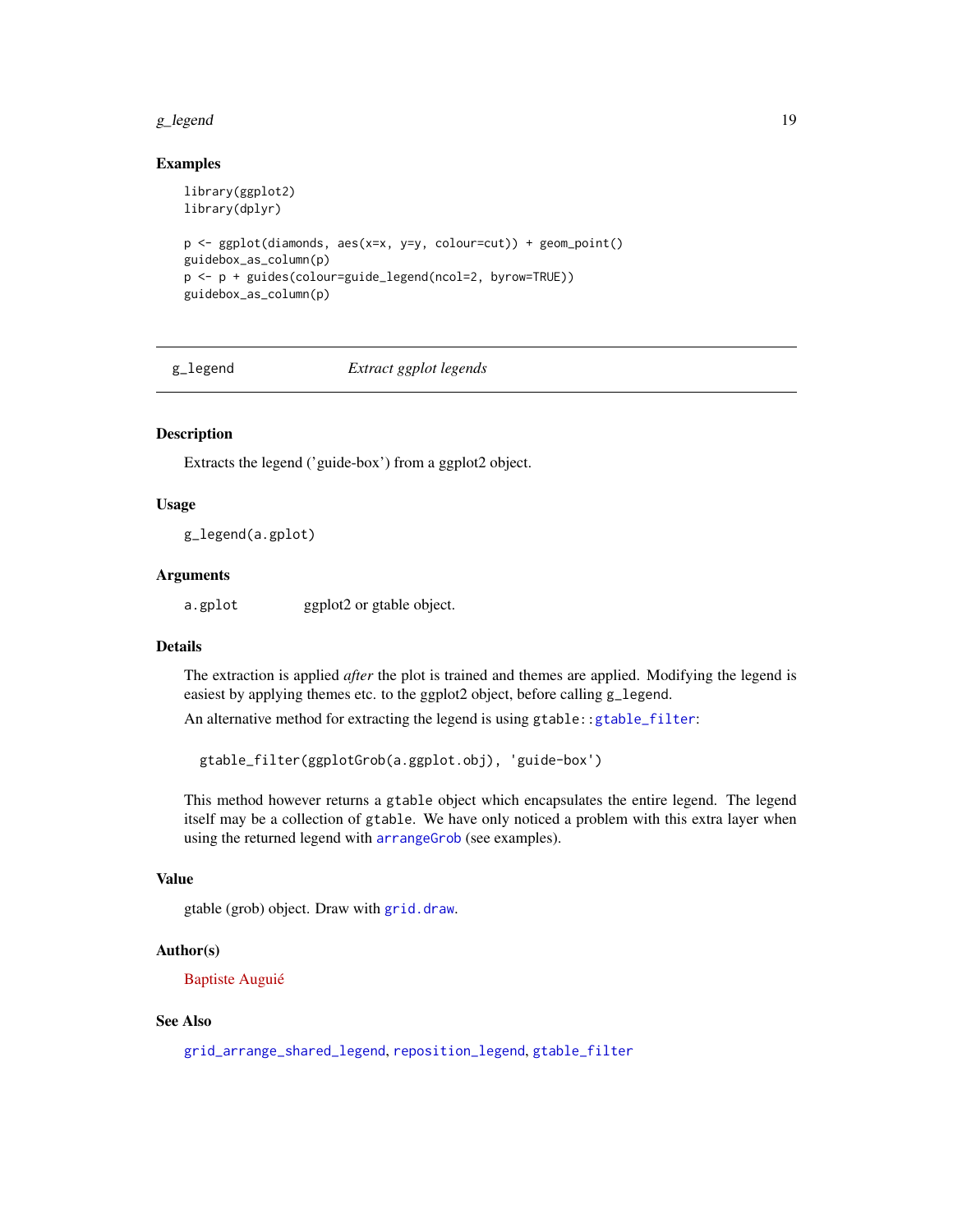20 is.small

## Examples

```
library(ggplot2)
library(gtable)
library(grid)
library(gridExtra)
library(gtable)
dsamp <- diamonds[sample(nrow(diamonds), 1000), ]
(d <- ggplot(dsamp, aes(carat, price)) +
 geom_point(aes(colour = clarity)) +
 theme(legend.position='bottom'))
legend <- g_legend(d)
grid.newpage()
grid.draw(legend)
(d2 <- ggplot(dsamp, aes(x=carat, fill=clarity)) +
  geom_histogram(binwidth=0.1) +
 theme(legend.position='bottom'))
grid.arrange(d + theme(legend.position='hidden'),
             d2 + theme(legend.position='hidden'),
             bottom=legend$grobs[[1]])
# Above fails with more than one guide
legend2 <- gtable_filter(ggplotGrob(d), 'guide-box')
grid.arrange(d + theme(legend.position='hidden'),
             d2 + theme(legend.position='hidden'),
             bottom=legend2$grobs[[1]]$grobs[[1]])
# Above fails with more than one guide
```
is.small *Is a given unit 'small'?*

# Description

Uses a holistic approach to determine whether a unit is 'small', i.e. less than 1 cm, 1 line, 10 pt, or 0.4 in.

#### Usage

is.small(x)

#### Arguments

x A unit.

<span id="page-19-0"></span>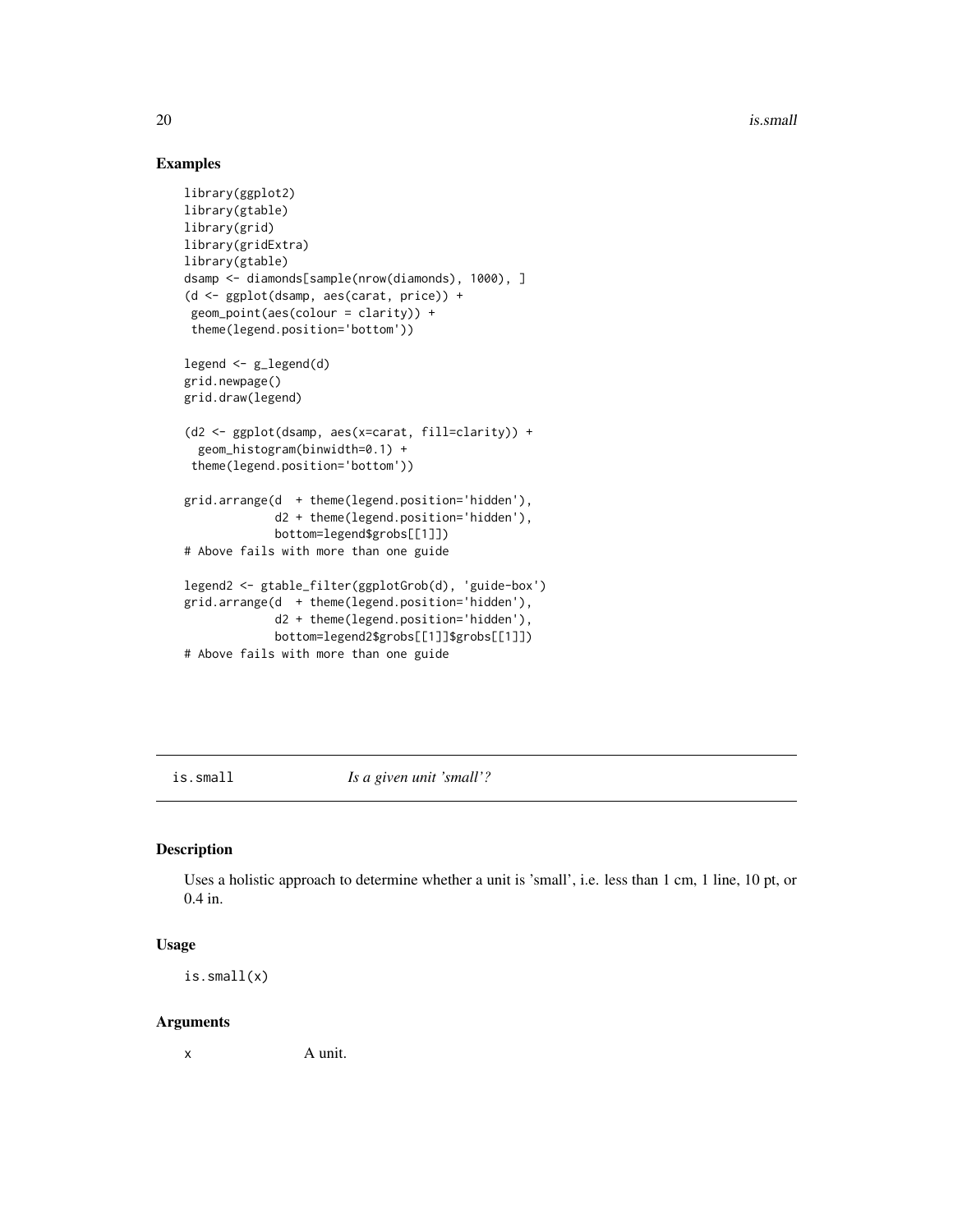#### <span id="page-20-0"></span>lemon 21

# Details

Based on arbitraily chosen definitions of 'small', this function can return TRUE or FALSE if a unit is 'small'.

So far, less than 1 cm, 1 line, 10 pt, or 0.4 inches is defined as being 'small'. Unresolved sizes, suchs as 'grobheight', 'grobwidth', or 'null' are not small. Units based on arithmetic, such as sum of multiple units, are also *not* small. NAs are returned for undecided sizes.

#### Value

Logical or NA.

lemon *Freshing up your ggplots*

#### Description

Collection of misc. functions for changing subtle aspects of ggplots. Works mostly on gtables produced prior to printing.

# Functions for axis

See [coord\\_capped\\_cart](#page-5-1) and [coord\\_flex\\_cart](#page-6-1). The latter is a shorthand version of the former. It automatically uses [capped\\_horizontal](#page-5-2) and [capped\\_vertical](#page-5-2), but both accepts these as well as [brackets\\_horizontal](#page-4-1) and [brackets\\_vertical](#page-4-2).

#### Legends

Extract legend [g\\_legend](#page-18-1)

Many plots, one legend [grid\\_arrange\\_shared\\_legend](#page-15-1)

Place legend exactly on plot [reposition\\_legend](#page-23-1)

#### Facets

[facet\\_rep\\_grid](#page-9-1) and [facet\\_rep\\_wrap](#page-9-2) are extensions to the wellknown [facet\\_grid](#page-0-0) and [facet\\_wrap](#page-0-0) where axis lines and labels are drawn on all panels.

#### Extending knitr

We automatically load knitr's [knit\\_print](#page-0-0) for data frames and dplyr tables to provide automatic pretty printing of data frame using [kable](#page-0-0).

See [lemon\\_print](#page-21-1) or vignette('lemon\_print', 'lemon').

Relative paths safe from hanging directory: [.dot](#page-1-1).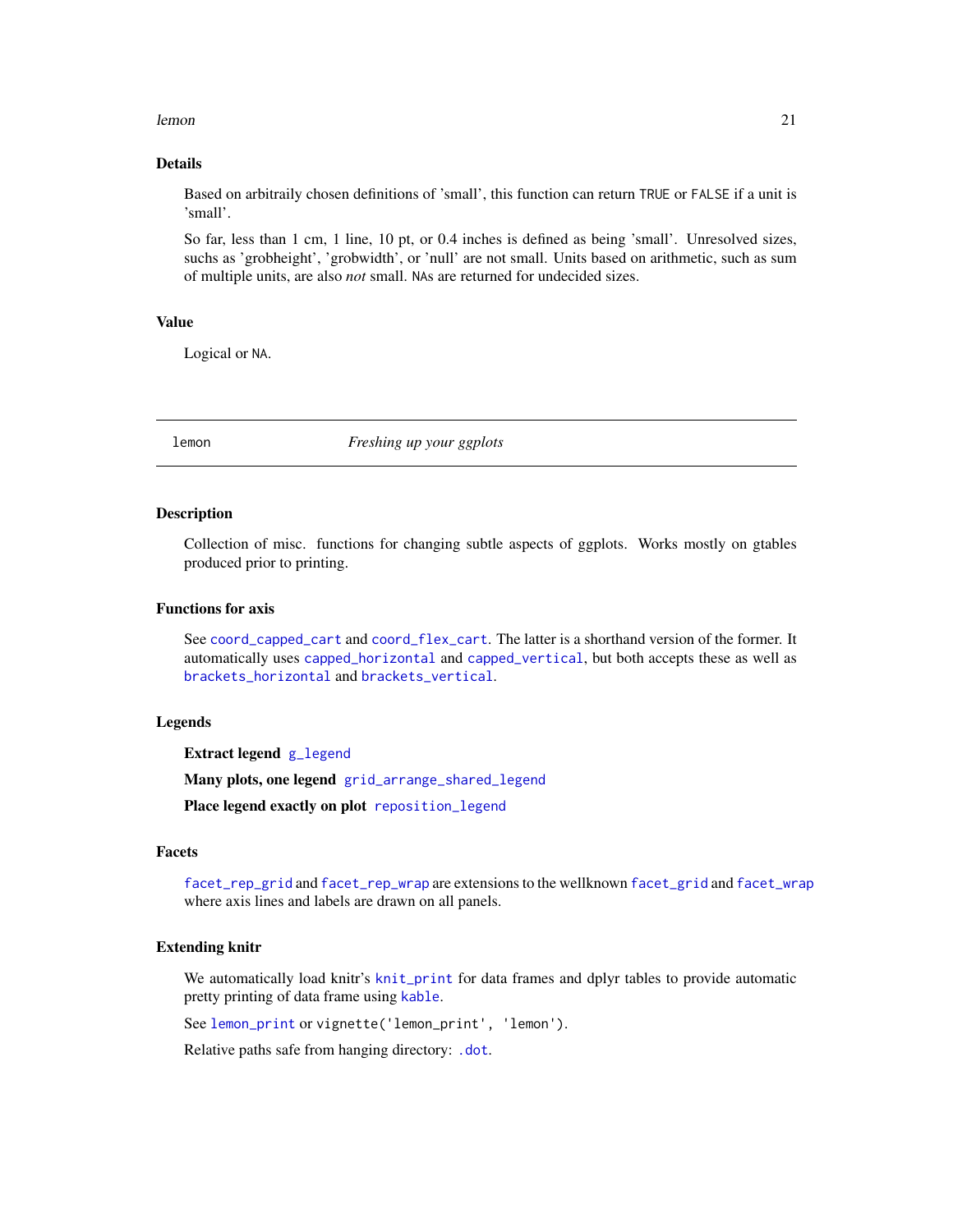#### <span id="page-21-0"></span>Author(s)

Stefan McKinnon Edwards <sme@iysik.com>

Contributions from [Baptiste Auguié](http://baptiste.github.io/) on [g\\_legend](#page-18-1) and [grid\\_arrange\\_shared\\_legend](#page-15-1).

Contributions from [Shaun Jackman](http://rpubs.com/sjackman) on [grid\\_arrange\\_shared\\_legend](#page-15-1).

#### Source

<https://github.com/stefanedwards/lemon>

#### See Also

Useful links:

- <https://github.com/stefanedwards/lemon>
- Report bugs at <https://github.com/stefanedwards/lemon/issues>

<span id="page-21-1"></span>lemon\_print *knitr extension: Always use 'kable' for data frames.*

#### Description

Convenience function for working with R Notebooks that ensures data frames (and dplyr tables) are printed with [kable](#page-0-0) while allowing RStudio to render the data frame dynamically for inline display.

#### Usage

```
lemon_print(x, options, ...)
## S3 method for class 'data.frame'
lemon_print(x, options, ...)
## S3 method for class 'table'
lemon_print(x, options, ...)
```
#### Arguments

| $\mathsf{x}$            | an data frame or dplyr table object to be printed       |
|-------------------------|---------------------------------------------------------|
| options                 | Current chunk options are passed through this argument. |
| $\cdot$ $\cdot$ $\cdot$ | Ignored for now.                                        |

# Details

These functions divert data frame and summary output to [kable](#page-0-0) for nicely printing the output.

For *options to* kable, they can be given directly as chunk-options (see arguments to [kable](#page-0-0)), or though as a list to a special chunk-option kable.opts.

For more examples, see vignette('lemon\_print', package='lemon').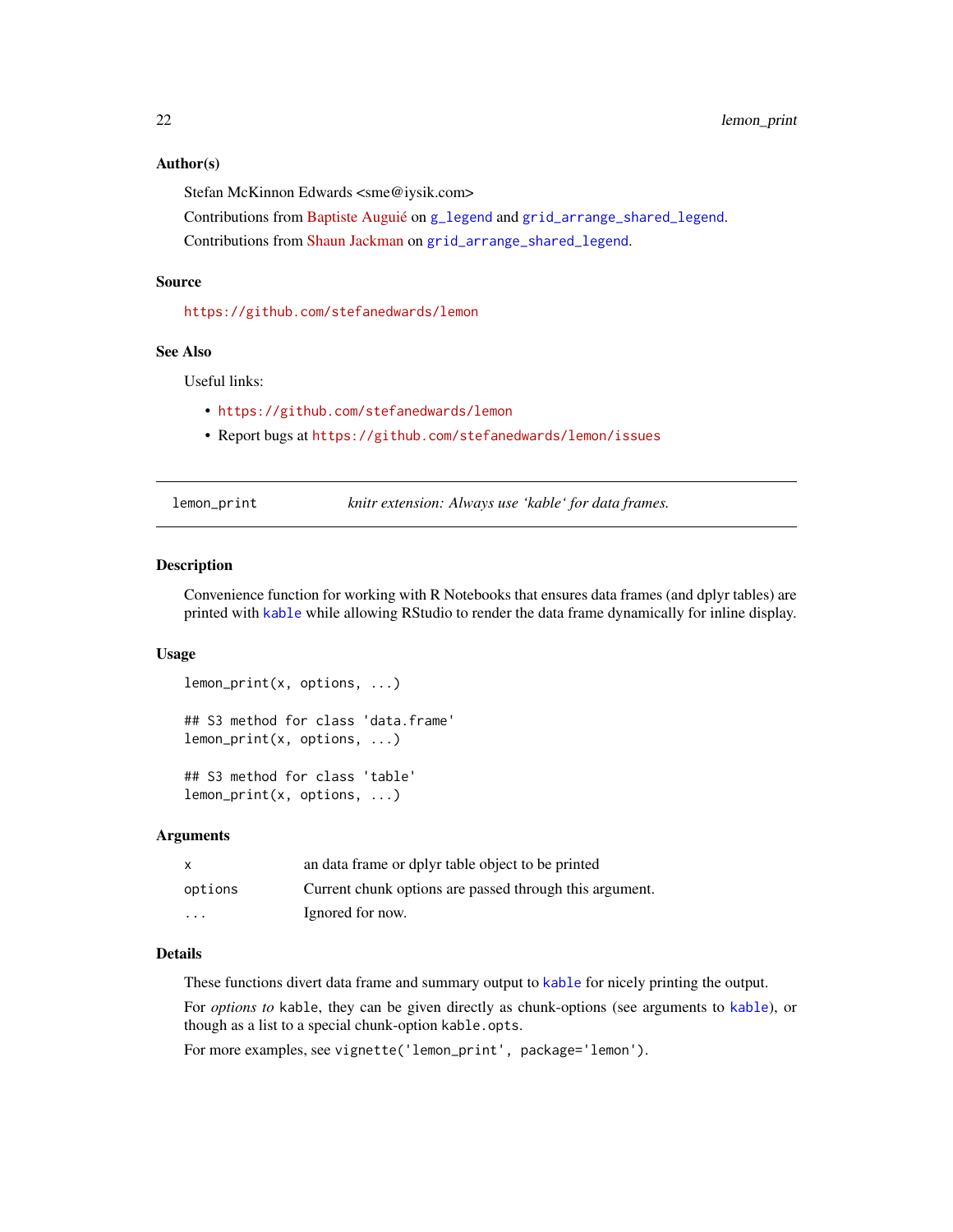#### <span id="page-22-0"></span>Knitr usage

To use for a single chunk, do

```
```{r render=lemon_print,caption='My data frame'}
data.frame
\sqrt{2}
```
Note: We are *not* calling the function, but instead refering to it. An alternate route for specifying [kable](#page-0-0) arguments is as:

```
```{r render=lemon_print,kable.opts=list(align='l')}
data.frame
\sqrt{2}
```
The option kable.opts takes precendence over arguments given directly as chunk-options. To enable as default printing method for *all chunks*, include

```
knit_print.data.frame <- lemon_print
knit_print.table <- lemon_print
knit_print.grouped_df <- lemon_print # enableds dplyr results
knit_print.tibble <- lemon_print
knit_print.tbl <- lemon_print
```
Note: We are *not* calling the function, but instead assigning the [knit\\_print](#page-0-0) functions for some classes.

To disable, temporarily, specify chunk option:

```
```{r render=normal_print}`
data.frame
\sqrt{2}
```
#### See Also

[knit\\_print](#page-0-0), [kable](#page-0-0)

remove\_labels\_from\_axis

*Removes labels from axis grobs.*

#### **Description**

Called from FacetGridRepeatLabels.

#### Usage

remove\_labels\_from\_axis(axisgrob)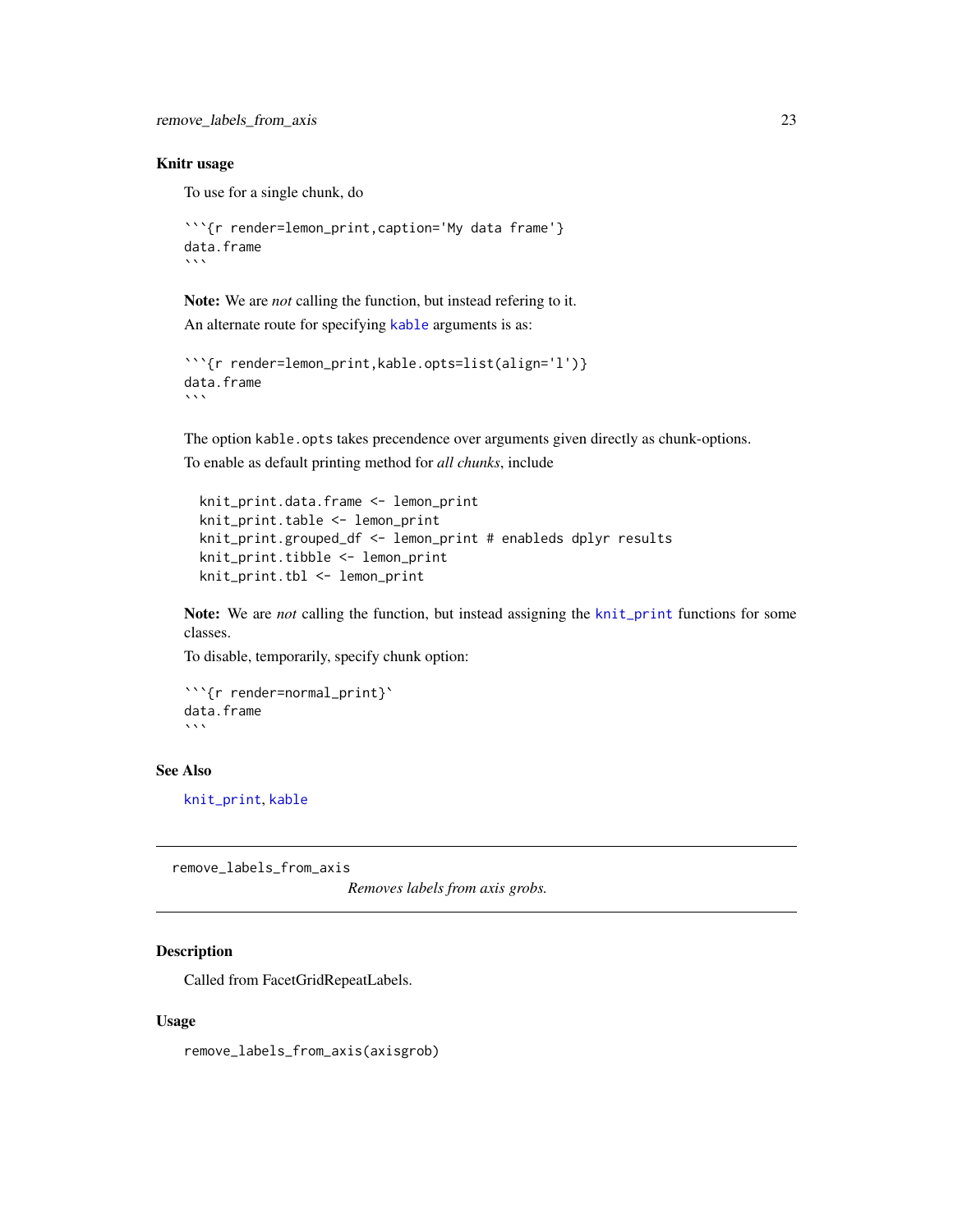#### <span id="page-23-0"></span>Arguments

axisgrob Grob with an axis.

<span id="page-23-1"></span>reposition\_legend *Reposition a legend onto a panel*

# Description

Repositions a legend onto a panel, by either taking it from the same ggplot, or by using another. Works on both ggplot2 and gtable objects, and can accept any grob as legend.

#### Usage

```
reposition_legend(aplot, position = NULL, legend = NULL,
 panel = "panel", x = NULL, y = NULL, just = NULL,name = "guide-box", clip = "on", offset = c(0, 0), z = Inf,
 plot = TRUE)
```
# Arguments

| aplot         | a ggplot2 or gtable object.                                                                                                                     |
|---------------|-------------------------------------------------------------------------------------------------------------------------------------------------|
| position      | Where to place the legend in the panel. Overrules just argument.                                                                                |
| legend        | The legend to place, if NULL (default), it is extracted from aplot if this is a<br>ggplot2 object.                                              |
| panel         | Name of panel in gtable. See description.                                                                                                       |
| x             | horisontal coordinate of legend, with 0 at left.                                                                                                |
| у             | vertical coordiante of legend, with 0 at bottom.                                                                                                |
| just          | Anchor point' of legend; it is this point of the legend that is placed at the x and<br>y coordinates.                                           |
| name, clip, z | Parameters forwarded to gtable_add_grob.                                                                                                        |
| offset        | Numeric vector, sets distance from edge of panel. First element for horisontal<br>distance, second for vertical. Not used by arguments x and y. |
| plot          | Logical, when TRUE (default), draws plot with legend repositioned on a new<br>page.                                                             |

# Details

To modify the look of the legend, use themes and the natural ggplot functions found in [guide\\_legend](#page-0-0).

*Positioning* is done by argument position which places the panel relative in panel (see below). position resolves to three variables, x, y, and just. x and y is the coordinate in panel, where the anchorpoint of the legend (set via just) is placed. In other words, just='bottom right' places the bottom right corner of the legend at coordinates  $(x, y)$ .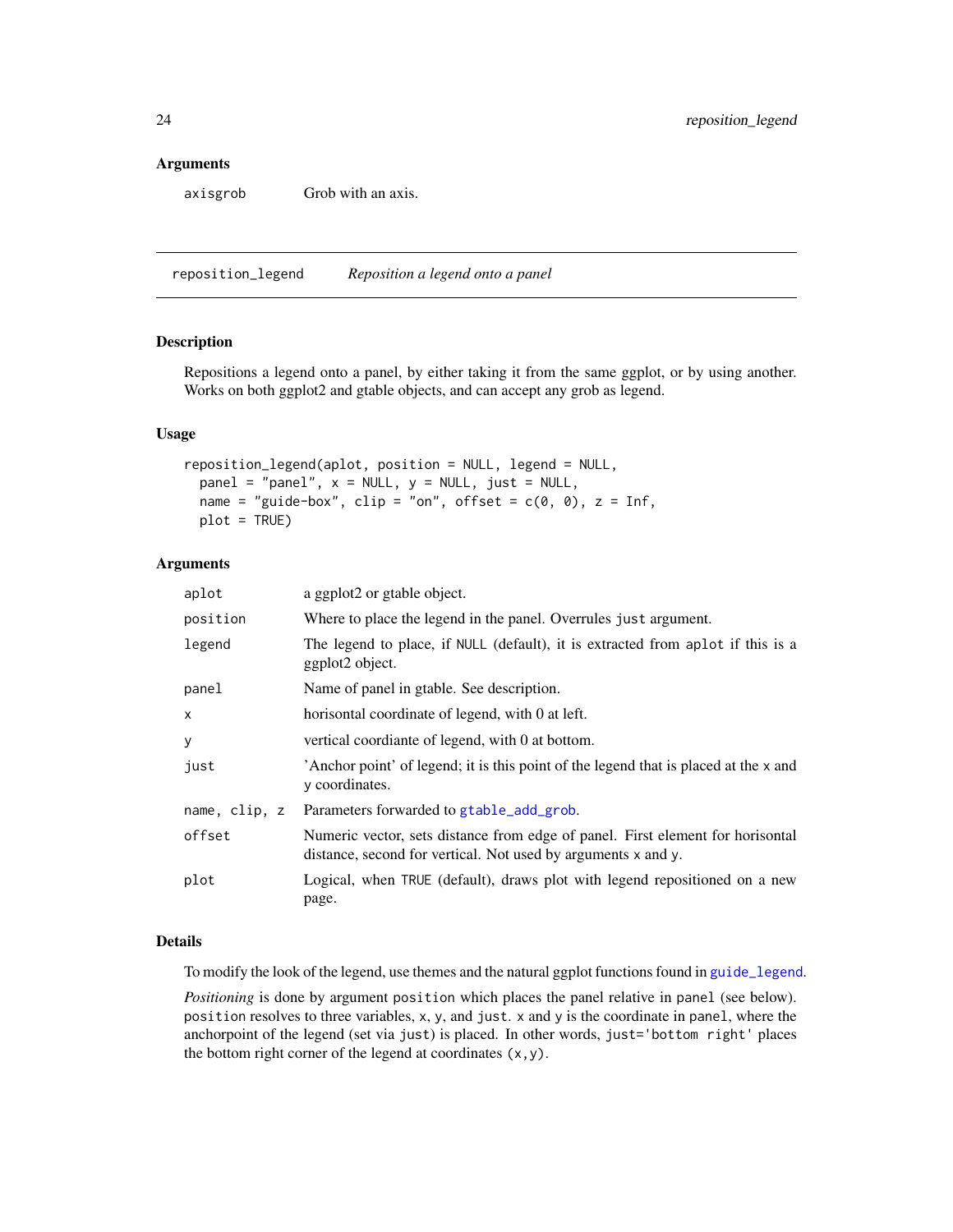<span id="page-24-0"></span>The positioning can be set by argument position alone, which can be further nudged by setting position, x, and y. Alternatively, manually positioning can be obtained by setting arguments. x, y, and just.

*Panel* name is by default panel, but when using facets it typically takes the form panel-{col}-{row}, but not for wrapped facets. Either print result from [ggplotGrob](#page-0-0) or use [gtable\\_show\\_names](#page-16-1) to display all the names of the gtable object.

panel takes multiple names, and will then use these components' extremes for placing the legend.

If panel is an integer vector of length 2 or 4, these elements are used directly for top-left and bottom-right coordinates.

#### Value

gtable object, invisibly, with legend repositioned. Can be drawn with [grid.draw](#page-0-0).

#### Author(s)

Stefan McKinnon Edwards <sme@iysik.com>

#### See Also

[g\\_legend](#page-18-1), [grid\\_arrange\\_shared\\_legend](#page-15-1)

#### Examples

```
library(ggplot2)
dsamp <- diamonds[sample(nrow(diamonds), 1000), ]
(d <- ggplot(dsamp, aes(carat, price)) +
geom_point(aes(colour = clarity)))
reposition_legend(d + theme(legend.position='bottom'), 'bottom right')
# To change the orientation of the legend, use theme's descriptors.
reposition_legend(d + theme(legend.position='bottom'), 'top left')
# Use odd specifications, here offset the legend with half its height from the bottom.
reposition_legend(d + theme(legend.position='bottom'), x=0.3, y=0, just=c(0, -0.5))
# For using with facets:
reposition_legend(d + facet_grid(.~cut), 'top left', panel = 'panel-3-1')
```
scale\_x\_symmetric *Symmetrix position scale for continuous x and y*

#### **Description**

scale\_x\_symmetric and scale\_y\_symmetric are like the default scales for continuous x and y, but ensures that the resulting scale is centered around mid. Does not work when setting limits on the scale.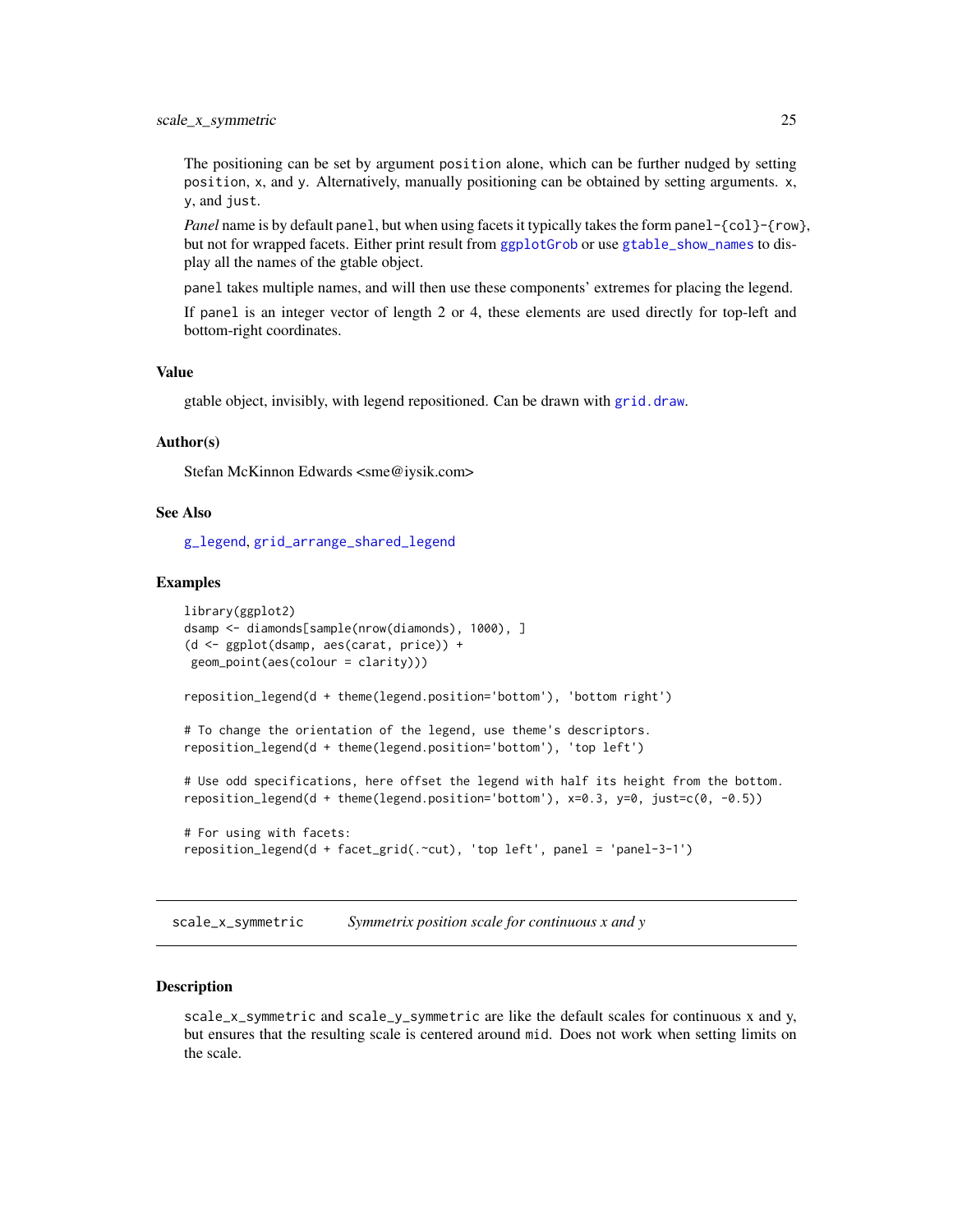# <span id="page-25-0"></span>Usage

```
scale_x_symmetric(mid = 0, ...)
```
scale\_y\_symmetric(mid =  $0, ...$ )

#### Arguments

| mid      | Value to center the scale around.     |
|----------|---------------------------------------|
| $\cdots$ | Values passed on to scale_continuous. |

# Examples

```
library(ggplot2)
df <- expand.grid(a=c(-1, 0, 1), b=c(-1, 0, 1))
rnorm2 <- function(x,y,n,sdx,sdy) {
 if (missing(sdy))
    sdy <- sdx
  data.frame(a=x,b=y,x=rnorm(n,x,sdx), y=rnorm(n,y,sdy))
}
df <- mapply(rnorm2,df$a, df$b, MoreArgs=list(n=30,sdx=1),SIMPLIFY=FALSE)
df <- do.call(rbind, df)
(p \leftarrow \text{gplot}(df, \text{aes}(x=x,y=y)) + \text{geom\_point}( ) +facet_grid(a~b, scales='free_x')
\lambdap + scale_x_symmetric(mid=0)
```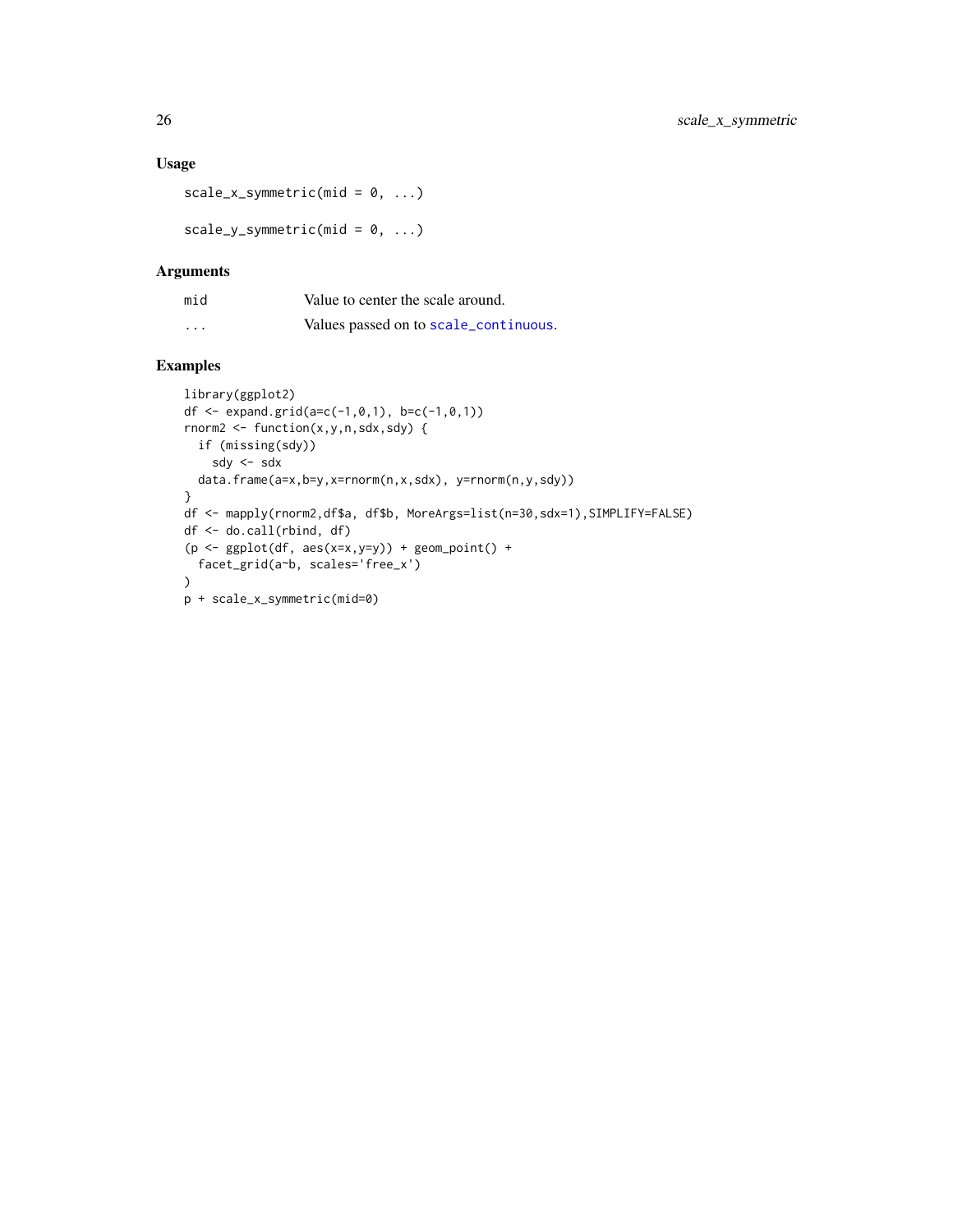# <span id="page-26-0"></span>**Index**

∗Topic interal remove\_labels\_from\_axis, [23](#page-22-0) .dot, [2,](#page-1-0) *[21](#page-20-0)* .dot2 *(*.dot*)*, [2](#page-1-0) absoluteGrob, *[8](#page-7-0)* aes, *[11](#page-10-0)*, *[13](#page-12-0)* aes\_, *[11](#page-10-0)*, *[13](#page-12-0)* annotate\_x\_axis *(*annotate\_y\_axis*)*, [3](#page-2-0) annotate\_y\_axis, [3](#page-2-0) arrangeGrob, *[16](#page-15-0)*, *[19](#page-18-0)* arrow, *[12](#page-11-0)*, *[14](#page-13-0)* brackets\_horisontal *(*brackets\_horizontal*)*, [5](#page-4-0) brackets\_horizontal, [5,](#page-4-0) *[6–](#page-5-0)[8](#page-7-0)*, *[21](#page-20-0)* brackets\_vertical, *[21](#page-20-0)* brackets\_vertical *(*brackets\_horizontal*)*, [5](#page-4-0) capped\_horisontal *(*coord\_capped\_cart*)*, [6](#page-5-0) capped\_horizontal, *[6–](#page-5-0)[8](#page-7-0)*, *[21](#page-20-0)* capped\_horizontal *(*coord\_capped\_cart*)*, [6](#page-5-0) capped\_vertical, *[21](#page-20-0)* capped\_vertical *(*coord\_capped\_cart*)*, [6](#page-5-0) coord\_capped\_cart, *[5](#page-4-0)*, [6,](#page-5-0) *[21](#page-20-0)* coord\_capped\_flip *(*coord\_capped\_cart*)*, [6](#page-5-0) coord\_cartesian, *[6](#page-5-0)* coord\_flex\_cart, *[5](#page-4-0)*, *[7](#page-6-0)*, [7,](#page-6-0) *[21](#page-20-0)* coord\_flex\_fixed *(*coord\_flex\_cart*)*, [7](#page-6-0) coord\_flex\_flip, *[7](#page-6-0)* coord\_flex\_flip *(*coord\_flex\_cart*)*, [7](#page-6-0) coord\_flip, *[6](#page-5-0)* element\_render, [9](#page-8-0)

facet\_grid, *[10](#page-9-0)*, *[21](#page-20-0)* facet\_rep\_grid, [10,](#page-9-0) *[21](#page-20-0)* facet\_rep\_wrap, *[21](#page-20-0)* facet\_rep\_wrap *(*facet\_rep\_grid*)*, [10](#page-9-0) facet\_wrap, *[10](#page-9-0)*, *[21](#page-20-0)*

g\_legend, *[16](#page-15-0)*, *[18](#page-17-0)*, [19,](#page-18-0) *[21,](#page-20-0) [22](#page-21-0)*, *[25](#page-24-0)* geom\_path, *[10](#page-9-0)* geom\_point, *[10](#page-9-0)* geom\_pointline *(*geom\_pointpath*)*, [10](#page-9-0) geom\_pointpath, [10](#page-9-0) geom\_pointrangeline *(*geom\_pointpath*)*, [10](#page-9-0) geom\_rug, *[15](#page-14-0)* geom\_siderange, [13](#page-12-0) get\_panel\_params *(*get\_panel\_range*)*, [15](#page-14-0) get\_panel\_range, [15](#page-14-0) get\_panel\_x\_range *(*get\_panel\_range*)*, [15](#page-14-0) get\_panel\_y\_range *(*get\_panel\_range*)*, [15](#page-14-0) ggplotGrob, *[17,](#page-16-0) [18](#page-17-0)*, *[25](#page-24-0)* gpar, *[9](#page-8-0)*, *[17](#page-16-0)* grid.draw, *[16](#page-15-0)*, *[19](#page-18-0)*, *[25](#page-24-0)* grid.grob, *[9](#page-8-0)* grid\_arrange\_shared\_legend, [16,](#page-15-0) *[19](#page-18-0)*, *[21,](#page-20-0) [22](#page-21-0)*, *[25](#page-24-0)* gtable, *[18](#page-17-0)* gtable\_add\_grob, *[24](#page-23-0)* gtable\_filter, *[19](#page-18-0)* gtable\_show\_grill, [17](#page-16-0) gtable\_show\_layout, *[17](#page-16-0)* gtable\_show\_names, *[25](#page-24-0)* gtable\_show\_names *(*gtable\_show\_grill*)*, [17](#page-16-0) guide\_legend, *[24](#page-23-0)* guidebox\_as\_column, [18](#page-17-0) is.small, [20](#page-19-0)

kable, *[21](#page-20-0)[–23](#page-22-0)* knit\_print, *[21](#page-20-0)*, *[23](#page-22-0)*

layer, *[12](#page-11-0)*, *[14](#page-13-0)* lemon, [21](#page-20-0) lemon-package *(*lemon*)*, [21](#page-20-0) lemon\_print, *[21](#page-20-0)*, [22](#page-21-0)

plotmath, *[4](#page-3-0)*